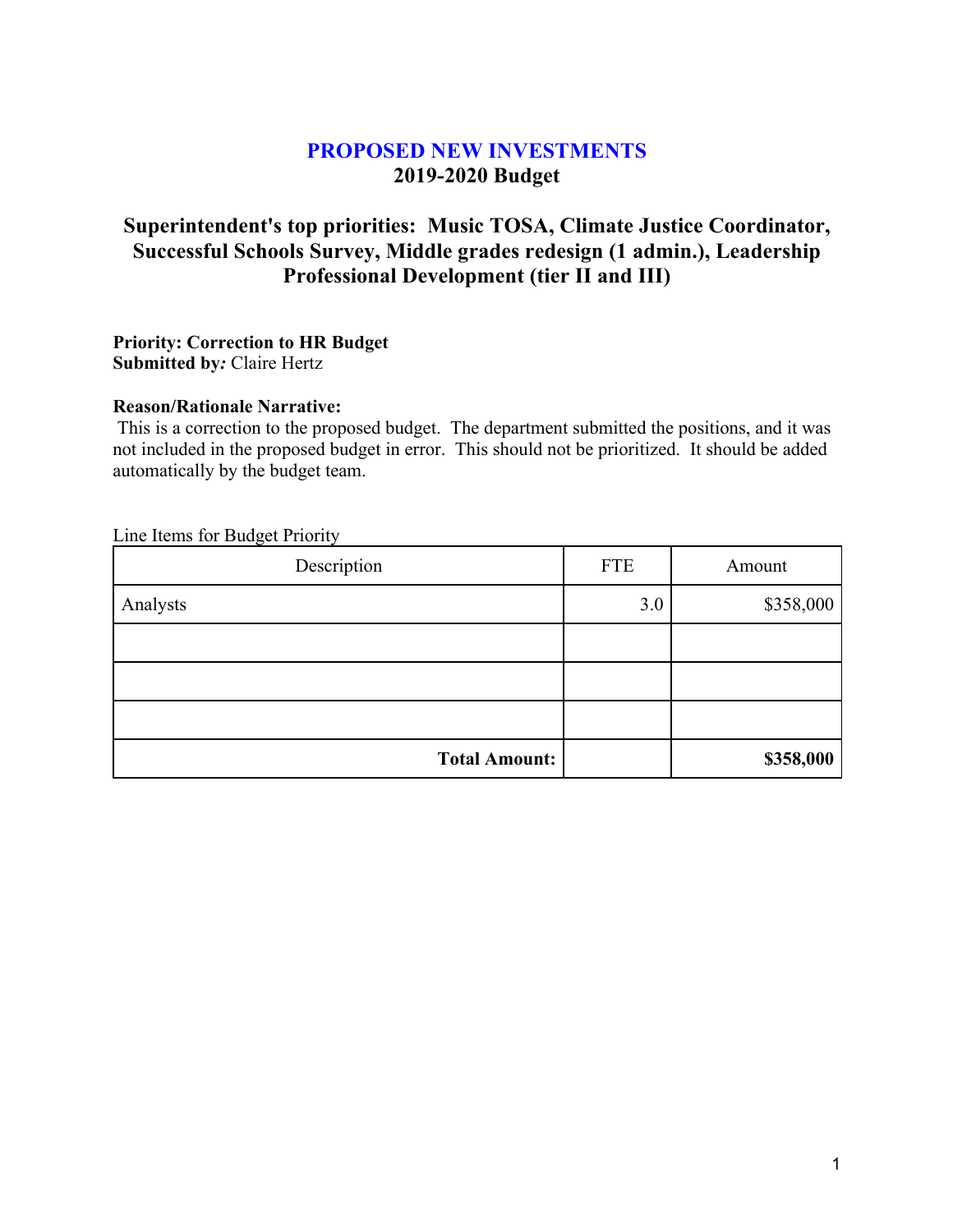# **Priority: Maintenance Carryover - Summer projects**

**Submitted by***:* Dan Jung

#### **Reason/Rationale Narrative:**

PPS's facility conditions are well documented with well over \$1 billion in deferred maintenance alone. Annual resourcing for maintenance and custodial services are at the low end of the national scale. Approximately halfway through the fiscal year it was identified the maintenance and custodial budget was not likely to be fully spent, due to various factors including staff turnover and some budget savings. A plan was developed to spend the full amount by fiscal year end. Currently dozens of projects are in process ranging from bathroom tile resealing to gym floor replacements. As summer is the optimal time to complete facility projects, staff anticipates "rolling over" \$2M of the current fiscal years maintenance and custodial budget to complete projects underway.

Carryover projects include:

- Floor replacements and refinishing
- Emergency lighting improvements
- Replacement of roof ladders
- Pest management services
- Emergency repairs work
- Updates grounds keeping equipment
- Upgraded building controls systems
- Heating system upgrades
- Parking lot repairs
- Roof repairs
- Security system upgrades
- etc

#### Line Items for Budget Priority

| Description             | <b>FTE</b> | Amount      |
|-------------------------|------------|-------------|
| <b>Building Systems</b> | 0          | \$1,500,000 |
| Grounds                 |            | \$150,000   |
| Maintenance Services    |            | \$350,000   |
|                         |            |             |
| <b>Total Amount:</b>    |            | \$2,000,000 |

**Priority: Maintenance, Grounds and Custodial Submitted by***:* Dan Jung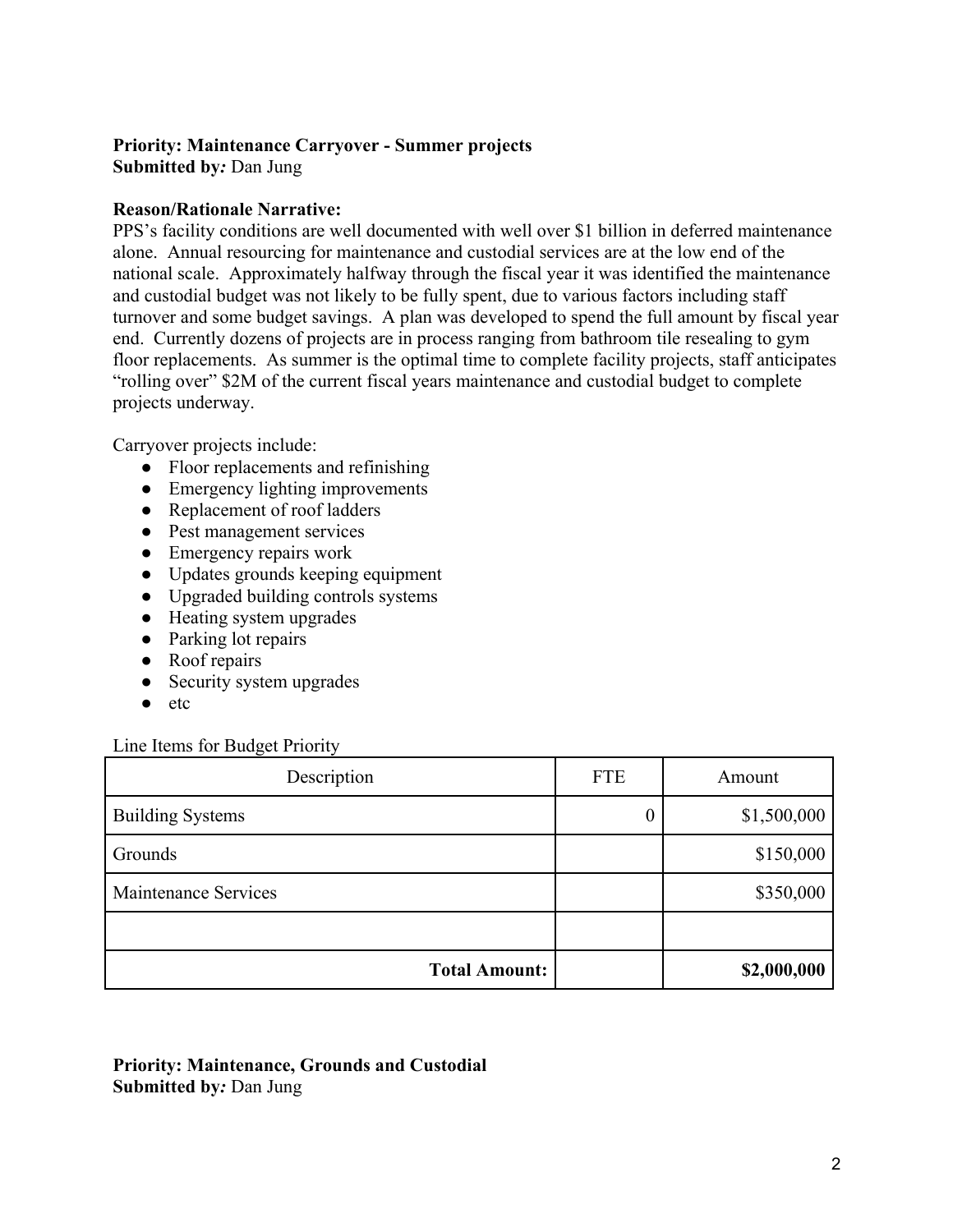#### **Reason/Rationale Narrative:**

Early in the budgeting process we had targeting adding as much as \$1.5 million to support maintenance and custodial staff. This request was reduced to \$750k, that is included in the current budget proposal. An additional \$750k would afford additional support to maintenance, grounds and custodial.

| Description                         | <b>FTE</b> | Amount    |
|-------------------------------------|------------|-----------|
| Custodians, Maintenance and Grounds | 10         | \$735,199 |
|                                     |            |           |
|                                     |            |           |
|                                     |            |           |
| <b>Total Amount:</b>                |            | \$735,199 |

Line Items for Budget Priority

**Priority: Successful Schools Surveys Submitted by**: Brenda Martinek

#### **Reason/Rationale Narrative:**

This is a correction to the proposed budget. The SPP department submitted its budget, and it was not included in the proposed budget in error. This should not be prioritized. It should be added automatically by the budget team.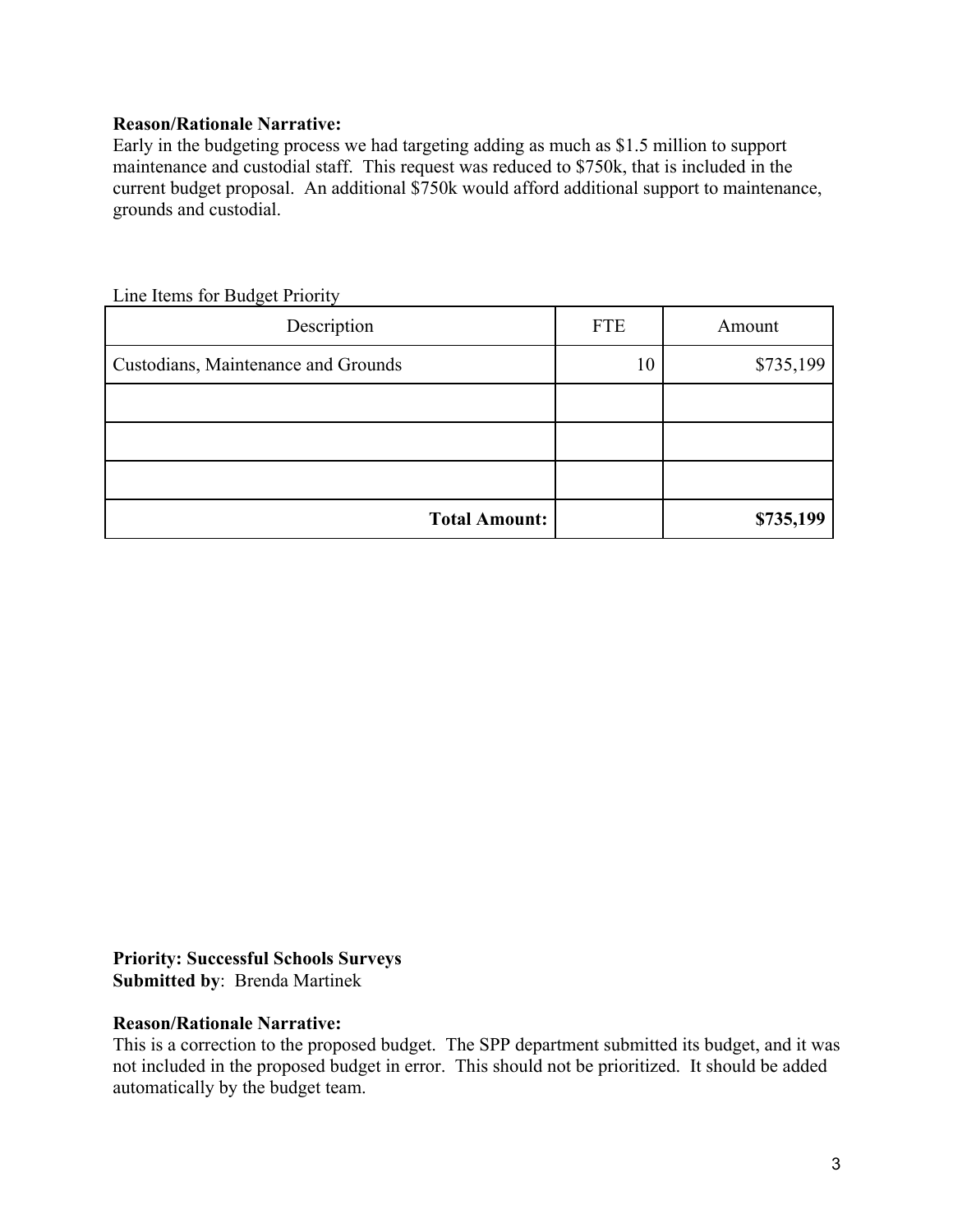The climate of a school affects everything that happens within it. Feedback from students, families and staff is critical to planning for improvement in our school settings. The purpose of the Successful Schools Survey is to gather feedback from students and families on how they experience school and measure school climate. In collecting this data, we will be able to identify how to serve all of our students and families more equitably. Panorama's services also include online (dashboard) reporting functionality and the ability to compare district results against national data. Thanks to our baseline data collected this year with the help of Panorama, we have access to knowledge that will allow us to duplicate what is working in our district and know what needs to shift to meet the needs of our students, staff and families.

Panorama was initially chosen because it supports schools in using data to gather actionable feedback and address the needs of diverse families. They deliver a high quality, validated survey with a quick turnaround on results. All surveys are translated into 30 different languages and are delivered on multiple formats. Families and students will have access to the PPS supported languages (English, Spanish, Somali, Chinese, Russian, Vietnamese), and will be able to take the survey in the language that they feel most comfortable with.

Questions address how students experience their school environment. For example, students were questioned about teacher-student relationships, sense of belonging, school safety, school climate, engagement and bullying. For families the topics included school fit, school climate, barriers to engagement, and school safety. The SEL survey portion measured Grit, growth mindset, self-efficacy, self-management, social awareness and emotional regulation. The staff surveys aligned to topics in the student and family feedback surveys. All surveys include demographic questions (race/ethnicity, gender, sexual orientation, grade level, home language) so other survey results can be disaggregated. This is important so we can measure differences between student groups, and look for ways to address inequities in students' experiences. These results can be displayed on Panorama's dashboard.

As this year was a baseline, it is important to continue the relationship with Panorama to enable our district to strategically plan interventions and be able to measure them continuously. The service Panorama offers supports our priority to ensure that all students leave our school system ready to thrive. Next year we will be including additional equity questions around race, and will also include three additional grade levels; one for elementary, middle school and high school.

| Description                                                | <b>FTE</b> | Amount    |
|------------------------------------------------------------|------------|-----------|
| Successful Schools Survey for students, families and staff |            | \$130,000 |
|                                                            |            |           |
| <b>Total Amount:</b>                                       |            | \$130,000 |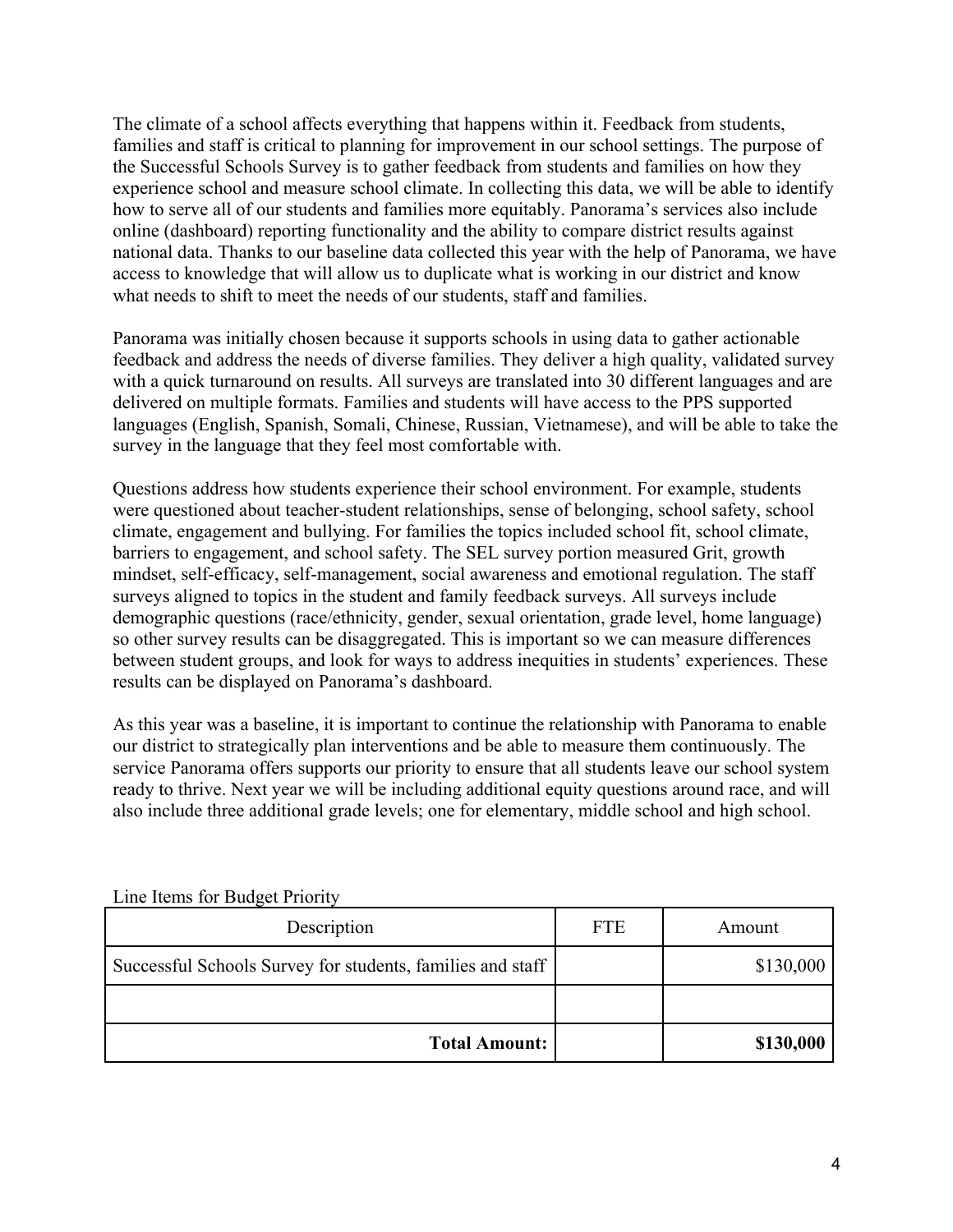## **Priority: Technology AV Support Submitted by:** Don Wolff

#### **Reason/Rationale Narrative:**

Through effective utilization of bond dollars to support the modernization efforts of schools in Portland Public Schools a large number of specialized sound systems, projection devices, and digital signage have been placed in schools. These devices require support and trouble-shooting which currently does not reside in any position in the District.

Additionally, there is a need to support AV setup and support for special events in the District. The regular District Leadership Meetings, Summer Leadership Institute, Visioning activities and other special events necessitate the request for FTE to support these events.

| Description                     | <b>FTE</b> | Amount   |
|---------------------------------|------------|----------|
| Technology/Audio Visual Support | 1.0        | \$93,000 |
|                                 |            |          |
|                                 |            |          |
|                                 |            |          |
| <b>Total Amount:</b>            |            | \$93,000 |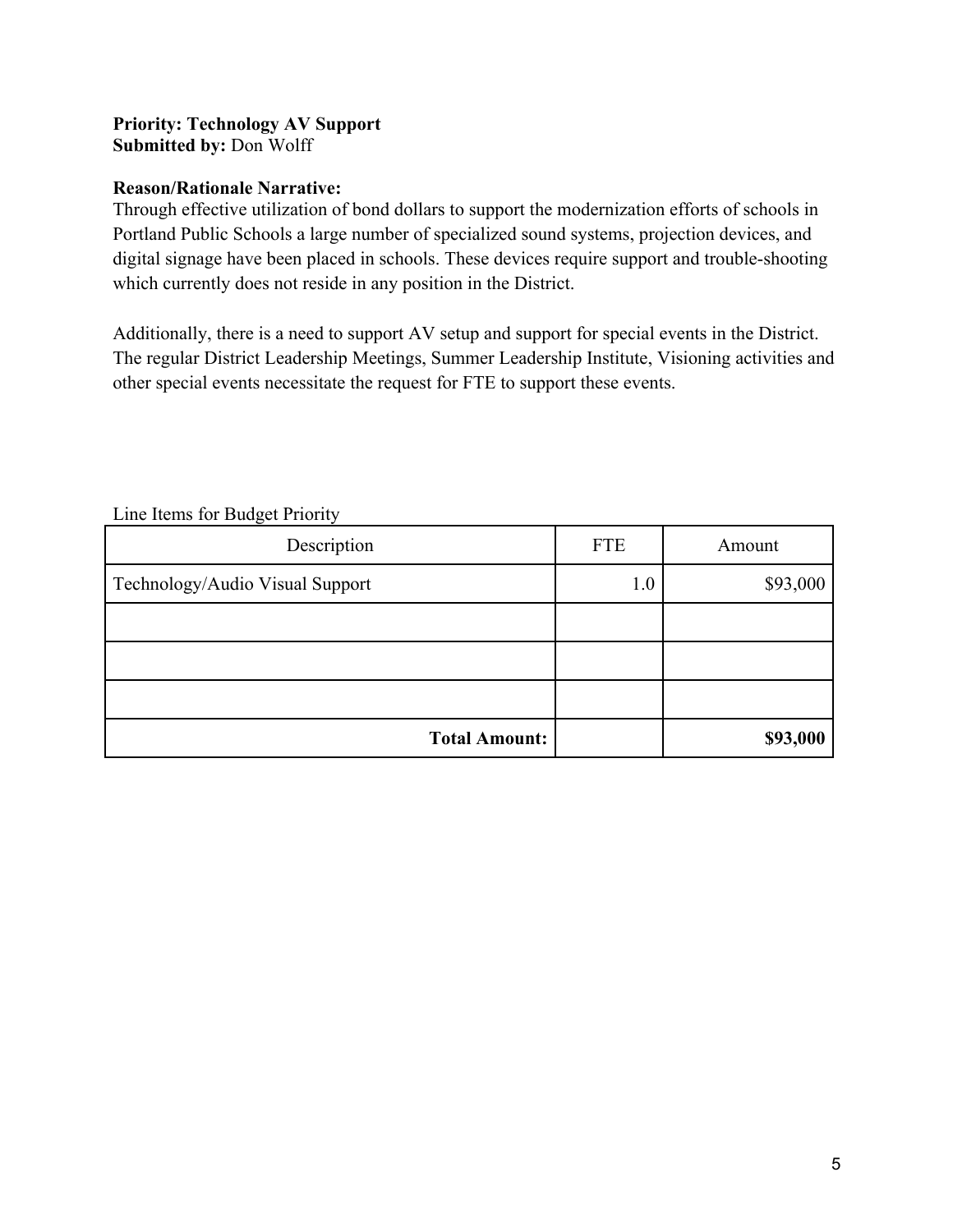**Priority Area: Community Engagement & Strategic Partnerships Submitted by:** Jonathan Garcia, Chief Engagement Officer

#### **Reason/Rationale Narrative:**

In late-February 2019, Portland Public Schools consolidated student, family and community engagement with the Office of Strategic Partnerships under a new role--the chief engagement officer. By consolidating the efforts under one team, we hope to increase and broaden community engagement efforts across our stakeholder groups and ensure that families--and students in particular--are given immediate, consistent and easily accessible opportunities to share their voice- -a central tenet in our decision-making processes here at PPS.

With the increase of scope of responsibilities under the newly formed Office of Strategic Partnerships and Engagement, we respectfully propose a \$150,000 budget increase that will support the Board of Education and the District's Senior Leadership effort to build relational trust through authentic engagement opportunities in partnership with students, families, the broader community--which includes the regional and national business and philanthropic community.

The \$150,000 additional investment will specifically:

- 1. **School Resources Associate I**: Add one (1) full time staff member reporting under the School Partnerships Manager who will increase our team's capacity to support school communities as they seek financial and other resources from the broader community, including fundraising through local school foundations. This support include critical customer service and capacity-building required for effective development functions, and partnerships with the business community. As part of establishing The Fund for Portland Public Schools, New Seasons Markets have agreed to support the nonprofit with an investment of about \$55,000. These dollars will help support the additional full time staff member, which will be outlined in an Operational Agreement that will be executed by the PPS Board of Education and The Fund for PPS Board of Directors. (\$80,000)
- 2. **Student Engagement and District's Student Advisory Council**: The Board of Education and Senior Leadership team is committed to strengthening the voice of students in decisionmaking processes impacting their school and educational experience. As such, the Board of Education, is currently reviewing and updating Board Policy 1.20.012-P: Student Representative Duties Policy. As stated in the Policy, the Superintendent will designate staff, in this case, the Office of Strategic Partnerships and Engagement, to budget "sufficient funds" to carry out the operations and events of the DSC. This includes but is not limited to at least one PPS Student Summit per school year. This will also include student professional development funds, operational expenses to conduct student gatherings (meetings, focus groups, etc.) and any other materials needed to be an effective advisory council for the student representative, Superintendent and the Board of Education. (\$20,000)
- 3. **Community Advisory Councils**: In the 2019-20 school year, the Director of Community Engagement will be tasked with understanding the historical context in which all of the District's active (and inactive) Community Advisory Councils (CACs) were created and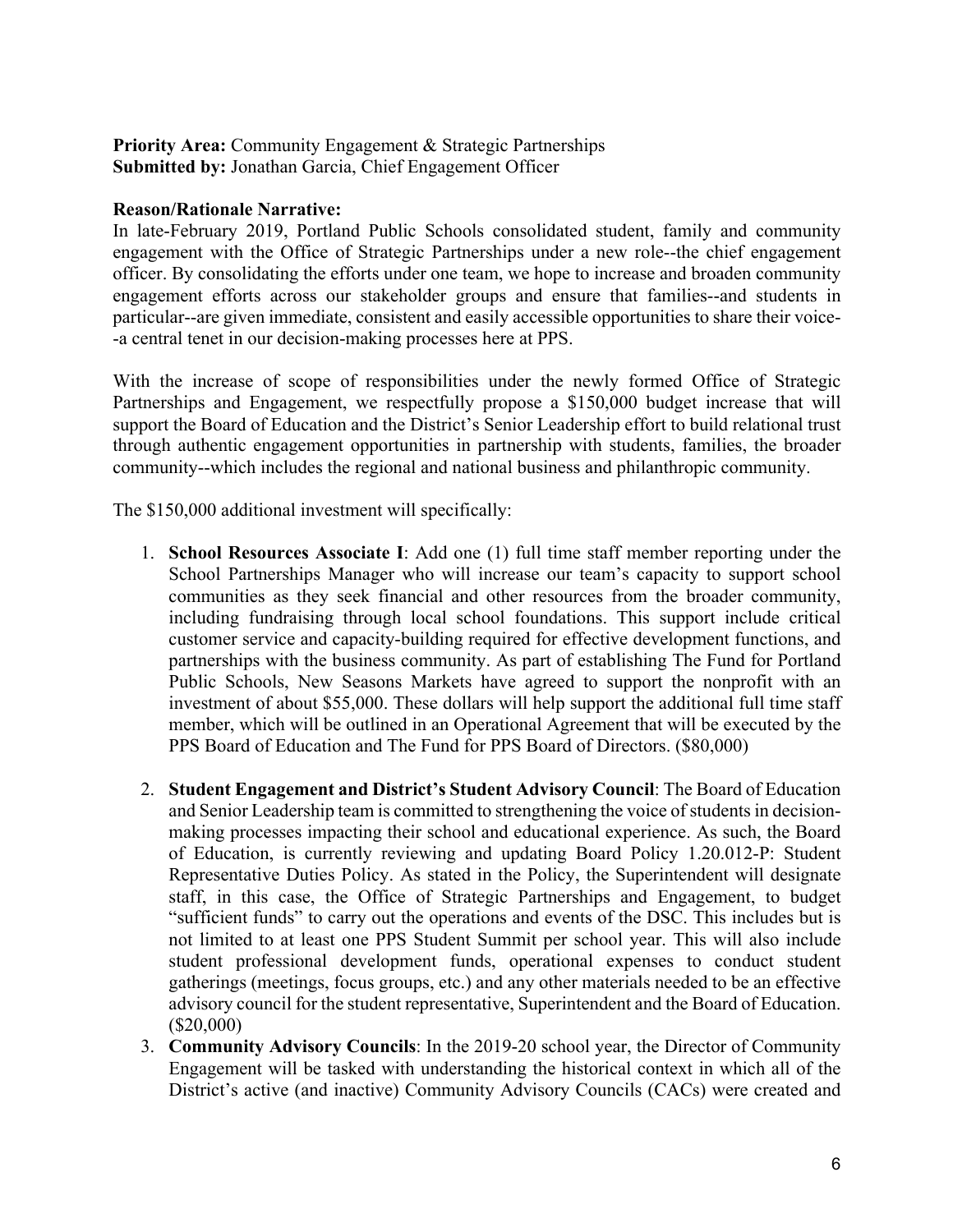develop a proposal to strengthen the forum in which these CACs help shape the direction of the School System. We anticipate more regular and active CACs in the new school year, which therefore includes operational costs, including, but not limited to, child-care, translation, materials, food, etc. (\$5,000)

- 4. **Community Engagement Efforts:** The Board of Education and Senior Leadership are equally committed to cultivating and sustaining active and effective partnerships with families and the community at large to improve PPS and accelerate on student achievement. Given that commitment, we request an additional investment of \$30,000 to support our year long engagement efforts. This will increase the Community Engagement budget to \$60,000, dollars that will be used to execute a community engagement structure and plan that centers community-focused strategies to voice opinions and recommendations on districtwide decision-making opportunities. (\$30,000)
- 5. **General Office Budget:** We seek an additional \$10,000 investment for the Office's General Budget. As part of the transition of Community Engagement under this new structure, we inherited two vacant positions (plus the proposed additional FTE here), which means we will need to purchase computer equipment, cell phones, additional consumable supplies, etc. (\$10,000)

| Description                                                   | <b>FTE</b> | Amount    |
|---------------------------------------------------------------|------------|-----------|
| School Resources Associate I                                  | 1.0        | \$80,000  |
| Student Engagement and District's Student Advisory<br>Council |            | \$20,000  |
| <b>Community Advisory Councils</b>                            |            | \$5,000   |
| <b>Community Engagement Efforts</b>                           |            | \$30,000  |
| General Office Budget                                         |            | \$10,000  |
| <b>Total Amount:</b>                                          |            | \$150,000 |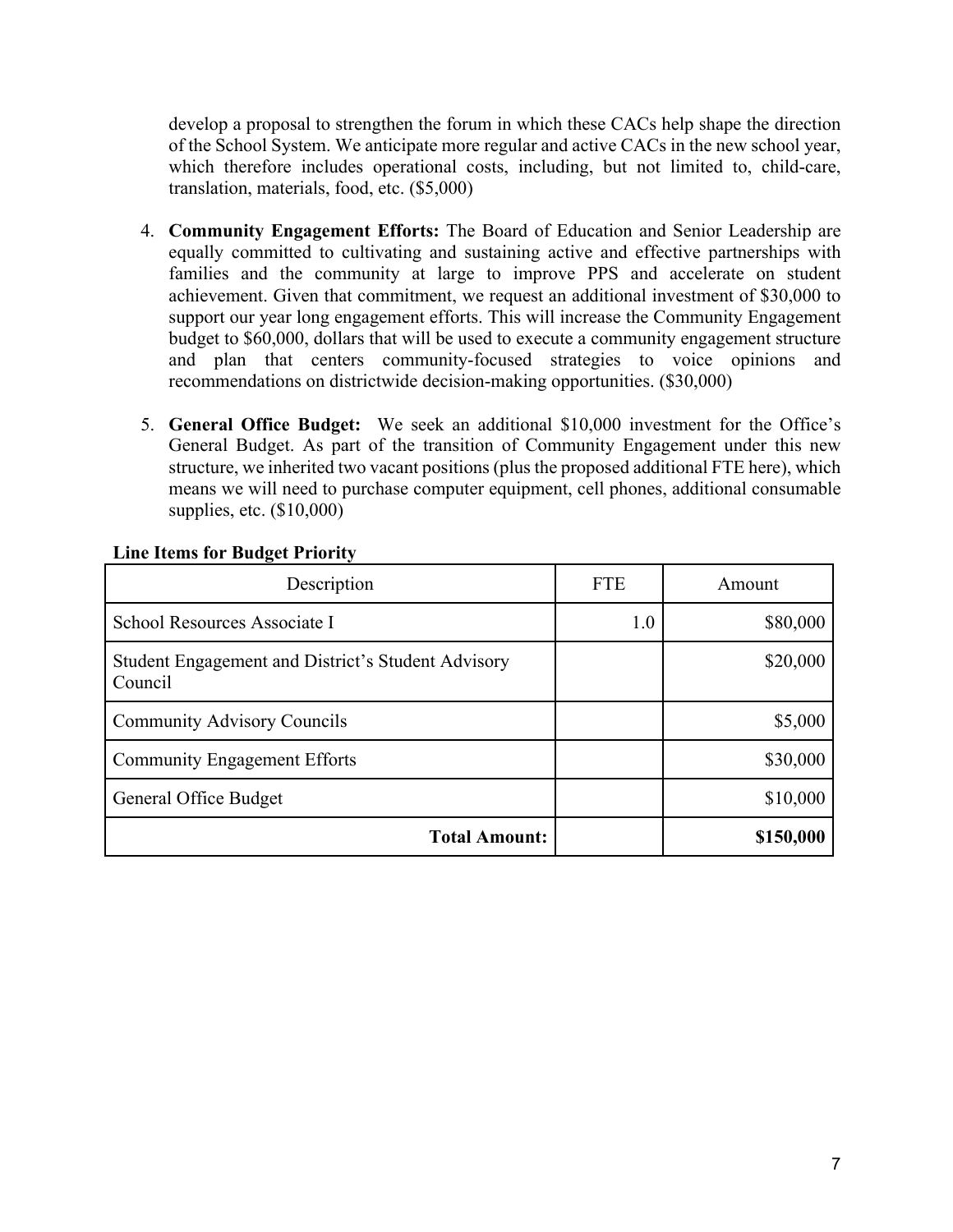## **Priority: Middle School Conversion Budget Roll Over (2019-2020) Submitted by**: Kregg Cuellar

## **Reason/Rationale Narrative:**

The Board invested **\$1.27M** for 2018-19 to support the MS Conversion. This budget supported curriculum, resources, professional development for the two new middles schools, the conversion of eight K-8s to K-5s, the opening up of the new Rose City Park K-5 and the placement of ACCESS academy.

Currently, there is approximately **\$900,000** unspent. We have been very conservative in our approach in using these funds since I started in July of 2019. As I come to the end of my first school year in Portland, I now have a better understanding in how to strategically invest these dollars during the 2019-20 school year.

## **Proposal**

This proposal to rollover this budget is based on the need to continue to support the conversion of Harriet Tubman and Roseway Heights who are nearing the end of their first year as new schools. Dollars are needed to support professional development, curriculum, and master scheduling for the MS Conversion schools. I hope to also use part of the money to more broadly support leadership development at the 33 CSI, TSI and Title schools, which include the three new middle schools and seven out of eight of the K-8s that converted to K-5s.

## **MS Conversion Professional Development**

The eight K-5s (MLK Jr., Boise Eliot-Humboldt, Irvington, Sabin, Vestal, Lee, Rose City Park and Scott) that converted from K-8s for the 2018-19 school year are contractually required to have a day of professional development at the conclusion of the 2018-19 school year. The two new middle schools are contractually required to have two days. These were originally scheduled for June, but with the change to lengthen the 2018-19 school year, many principals are requesting that they have the ability to have this PD in August to help kick off the 2019-20 school year. This is not possible unless the money is rolled over. I believe having the PD in August is more beneficial than in June as many of the schools on this list have significant teacher turnover from year-to-year.

## **Investment in Leadership Development CSI, TSI and Title Schools**

My belief is that great leaders make great schools. I am proposing to utilize \$500,000 for leadership development for the leaders of these schools. All of the schools involved in the MS Conversion except for Rose City Park will also receive this resource. \$500,000 is critical to show that we are attempting to move the dial on developing our leaders. This budget also supports the leadership development of the OSP team, which is charged with school supervision, development, and evaluation of principals. We are currently making a competitive attempt for a \$5 million grant from the Wallace Foundation to transform how we do leadership development through their Principal Pipeline Initiative . This \$500,000 will go a long way to showing that we are dedicated to this work and transforming our practices throughout schools and central office to positively impact student achievement.

"After three or more years, schools with newly placed principals in PPI districts outperformed comparison schools with newly placed principals by 6.22 percentile points in reading and 2.87 percentile points in math. These statistically significant and meaningful effects imply that a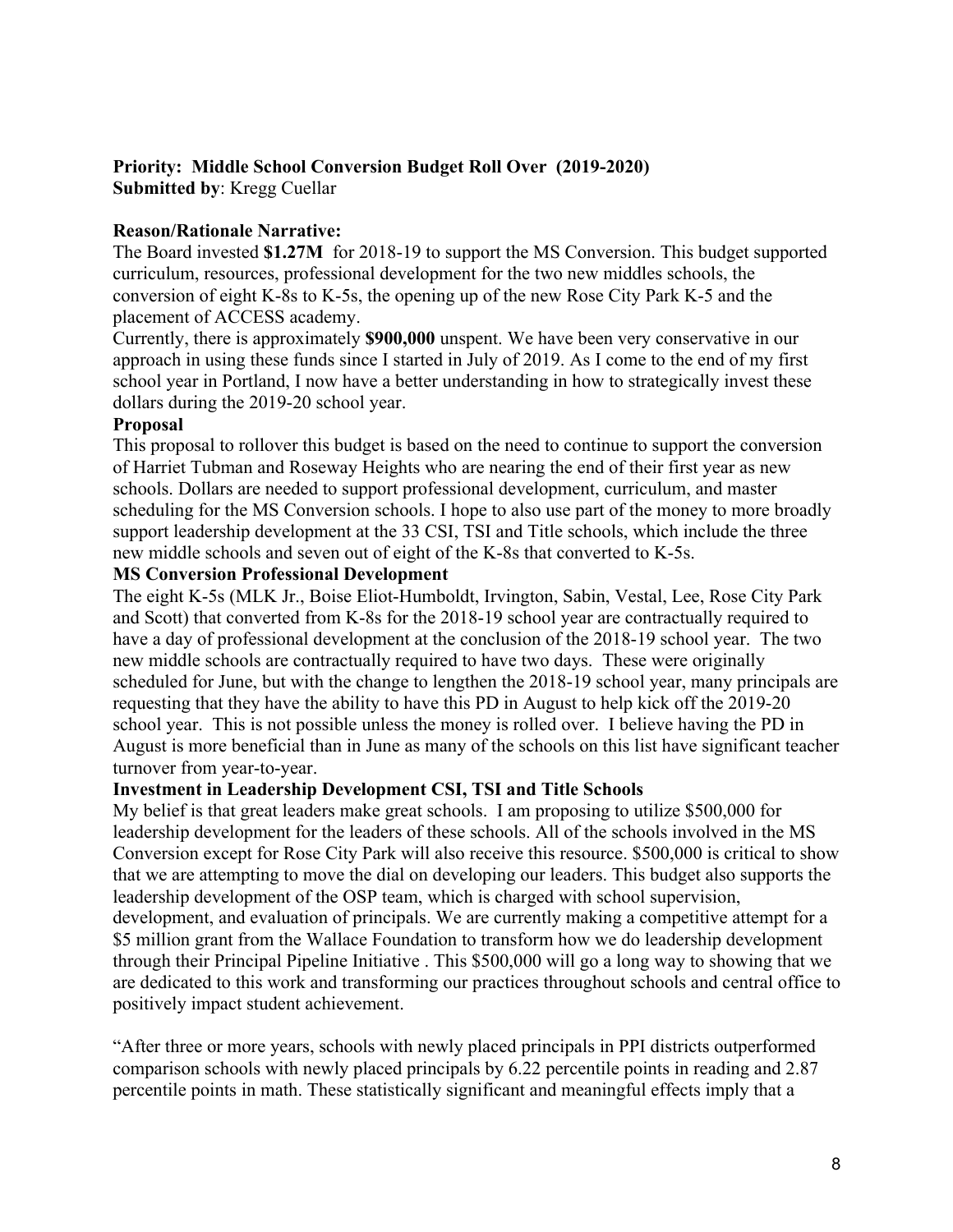school that received a new principal and whose students would otherwise have been at the median in reading achievement would have scored above the 56th percentile as a result of the PPI. We refer to this as the main PPI effect on achievement outcomes." https://www.wallacefoundation.org/knowledge-center/Documents/Principal-Pipelines-A-Feasible-Affordable-and-Effective-Way-for-Districts-to-Improve-Schools.pdf

| Description                                                                                                                                                                          | <b>FTE</b> | Amount    |
|--------------------------------------------------------------------------------------------------------------------------------------------------------------------------------------|------------|-----------|
| Leadership Development CSI/TSI/Title Schools; this<br>includes all of the schools involved in the MS conversion<br>except Rose City Park. This also includes PD for the OSP<br>team. |            | \$500,000 |
| Professional Development for the 8 K-5s that converted<br>from K-8s and the 3 new Middle schools                                                                                     |            | \$300,000 |
| Curriculum Resources for the MS Conversion                                                                                                                                           |            | \$100,000 |
|                                                                                                                                                                                      |            |           |
| <b>Total Amount:</b>                                                                                                                                                                 |            | \$900,000 |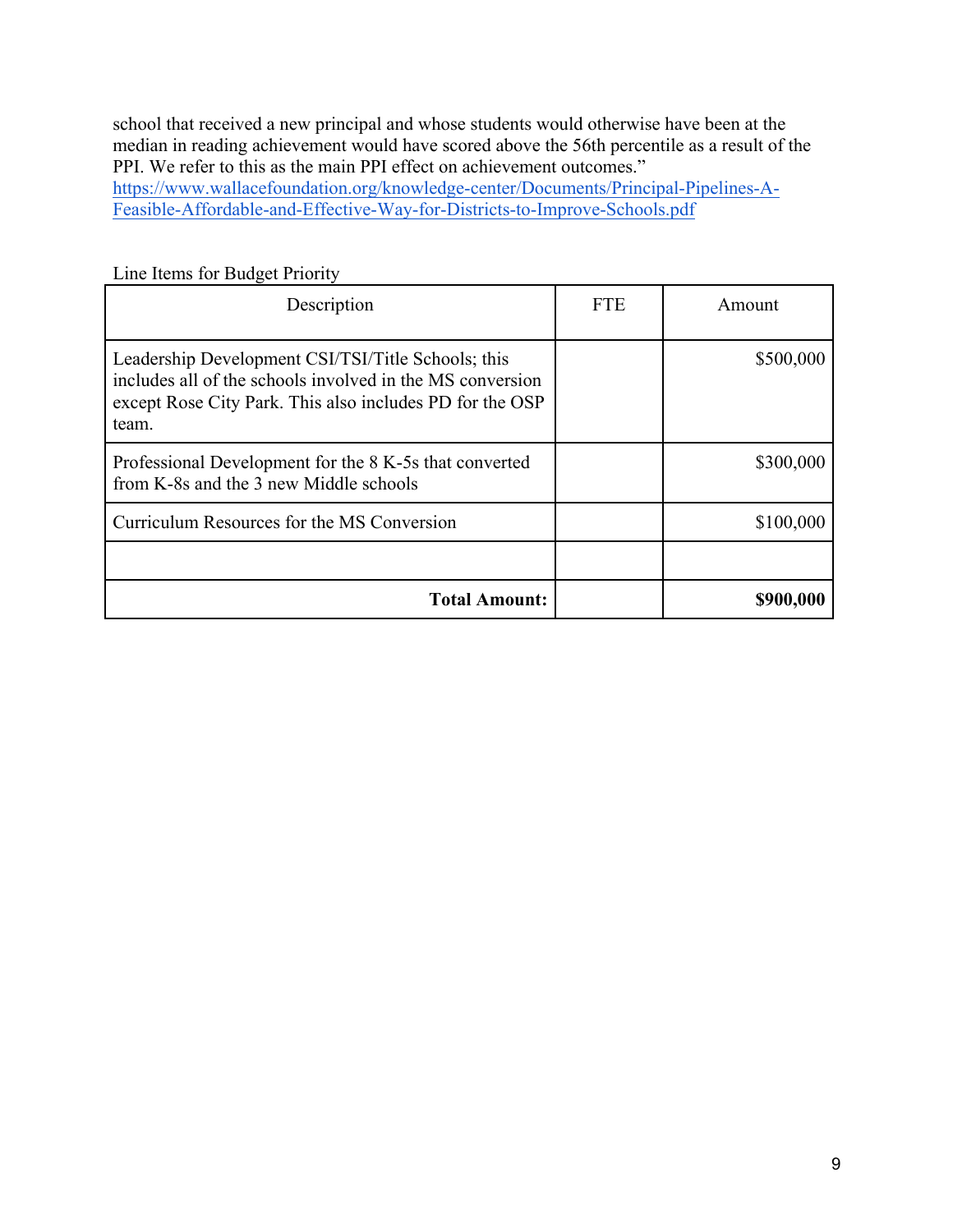## **Priority: Master Arts Education Plan (Phase one)**

**Submitted by:** Luis R. Valentino

#### **Reason/Rationale Narrative:**

In the April 2019 State of the Arts Report to the Board, the Visual & Performing Arts Department (VAPA) presented three key opportunities for increased equity and access in the arts based on the preliminary work done in Phase I of the Master Arts Education Plan (MAEP). The above budget articulates a correlation between two of the three key opportunities. The first of these opportunities is *how can we establish curricular and instructional supports for equitable student access?* As we look at the data and distribution of our arts programming, we identified that our music teachers, who make up the second largest group of arts educators, have a very specific set of needs, especially in terms of professional development around culturally responsive and relevant pedagogical practice. The most direct way to serve these teachers and students is to establish a music TOSA (Budget item 1) -- as evidenced in the benefit received for visual arts through the addition of a TOSA with that disciplinary expertise in 2018-2019. As we move into Phase II of the MAEP, having this content expertise and leadership in music will be crucial, especially as we build complete K-12 pathways in music.

As we look to extend the learning opportunities for students who have historically received fewer opportunities for arts learning, we identified the establishment of a PPS Summer Arts Academy (Budget item 2) as a strategy with the potential for long-term impact. This impact extends beyond the development of skills in a specific art form to deeper engagement with a given school community.

The second opportunity described in our State of the Arts report is *how can we ensure centrally defined K-12 pathways for all students?* Now that we have preliminary FTE data on the complete and fragmented pathways in our system, our Phase II teacher stakeholders will need to continue the necessary research to examine our systems and processes in search of feasible solutions to ensure sequential arts learning is possible for all students. This is the rationale for the sub/extended hours request (Budget item 3). To the same goal of building sequential arts learning, we've identified an immediate opportunity to see a major impact in the Cully neighborhood by offering music education at Rigler and Scott Schools. In this scenario, one FTE (Budget item 4) will be shared by the two school sites. This will fulfill the K-12 pathway to Beaumont/Grant and Roseway Heights/Madison.

| Description                         | <b>FTE</b> | Amount    |
|-------------------------------------|------------|-----------|
| Master Arts Substitute Teacher Time |            | \$50,000  |
| <b>TOSA</b>                         | 1.0        | \$132,000 |
| <b>Summer Arts Academy</b>          |            | \$154,000 |
| Arts Teacher (Cully neighborhood)   | $1.0\,$    | \$100,000 |
| <b>Total Amount:</b>                |            | \$436,000 |

Line Items for Budget Priority

**Priority: Dyslexia Submitted by**: Luis R. Valentino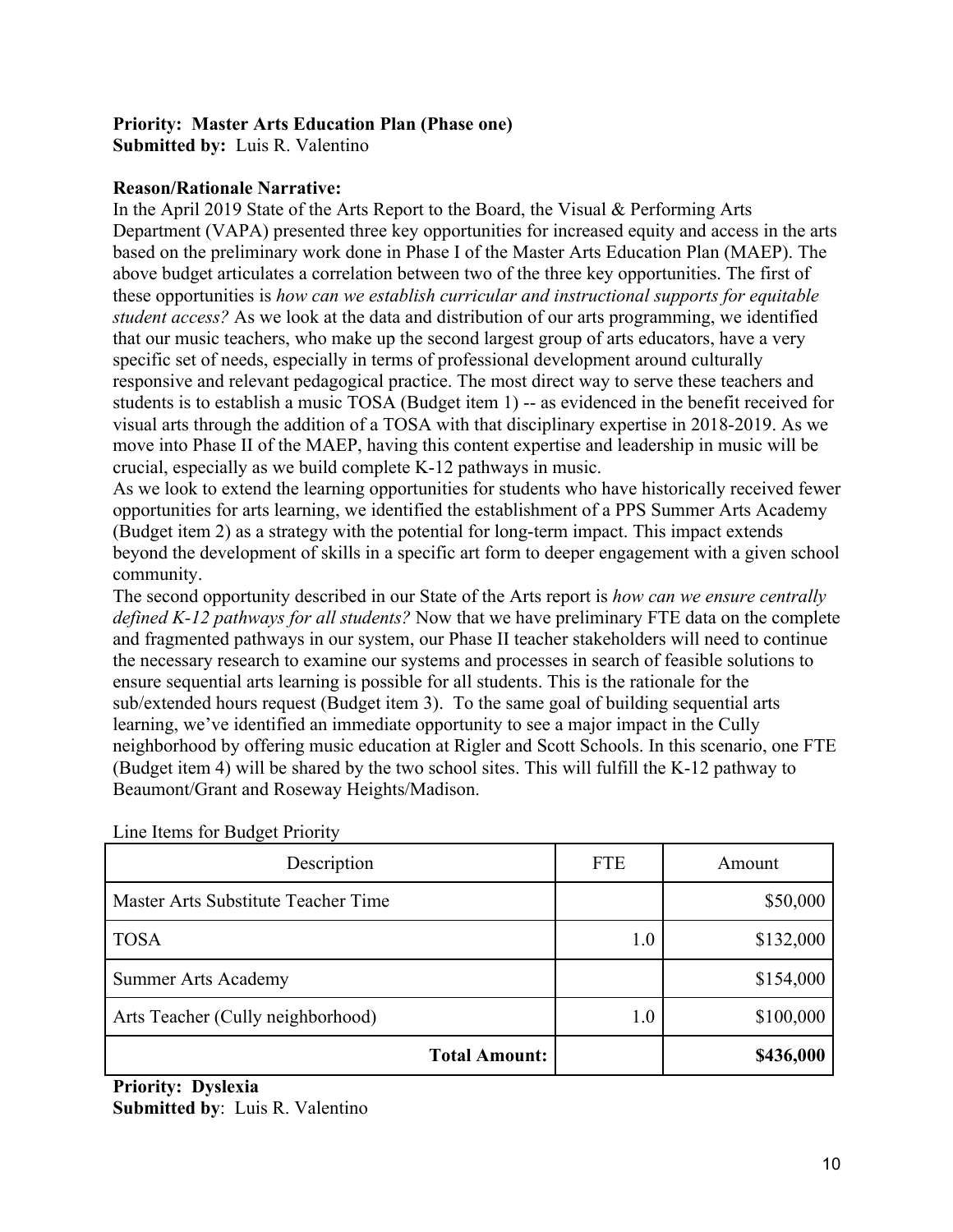## **Reason/Rationale Narrative:**

Portland Public Schools believes every student deserves strong instruction on early literacy skill development and the appropriate interventions and tiered supports which helps students develop the essential building blocks of oral and written language, which allows learning and meaning making to happen in a way that develops deep conceptual understanding across disciplines. Our comprehensive literacy system is designed as a balanced approach to literacy which we believe provides expanded learning opportunities to students. The system consists of:

- **Core Curriculum (GVC):** literacy standards that articulate what students must know and be able to do. Addressed in this core curriculum are the necessary concepts, skills, and language necessary to access learning across the disciplines.
- **Instructional Practices:** a balanced literacy approach provide students with the opportunity to enter the learning wherever they are in their development, while support increased rigor that leads to mastery of grade level standards.
- **Assessment Strategies:** monitoring student progress and growth over time is a critical aspect of the literacy system; making sure that our students are learning

All students benefit from the integration of a balanced approach to literacy when in the early grades it provides a "systematic, explicit instruction that integrates listening, speaking, reading, and writing and emphasizes the structure of language across the speech sound system (phonology), the writing system (orthography), the structure of sentences (syntax), the meaningful parts of words (morphology), the relationships among words (semantics), and the organization of spoken and written discourse." (Baker et al., 2014; Gersten et al., 2008; Kamil et al., 2008; Vaughn et al., 2006).

As we refine our system, we must be more precise in addressing the needed foundational literacy skills, which, when not addressed, may lead to early literacy problems in many students; this is regardless of an actual disability such as dyslexia or from experiential factors such as a limited experience to literacy.

To address dyslexia in PPS, 2019-20 will be the  $2<sup>nd</sup>$  year of a 3-year, multi-pronged, approach that will

- Introduce research and data on the precursors to dyslexia which will help inform the work of the Dyslexia Task Force and the P - 3 Initiative Committee
- Engage the Dyslexia Task Force and  $P 3$  Initiative Committee in conducting a gap analysis of foundational skills for early learners, and students in grades K, 1, and 2 in PPS
- Provide ongoing training and site support to teachers and administrators within our literacy core curriculum and MTSS in applying strategies and interventions that address foundational skills in the early grades
- Continue implementation of *Phonemic Awareness* and *Conciencia Fonémica,* by Michael Heggerty, Ed.D., with regular professional development
- Establish a review committee to identify, evaluate, and consider the possible adoption of a K-2 language arts program
- Pilot adopted language arts program, by January 2020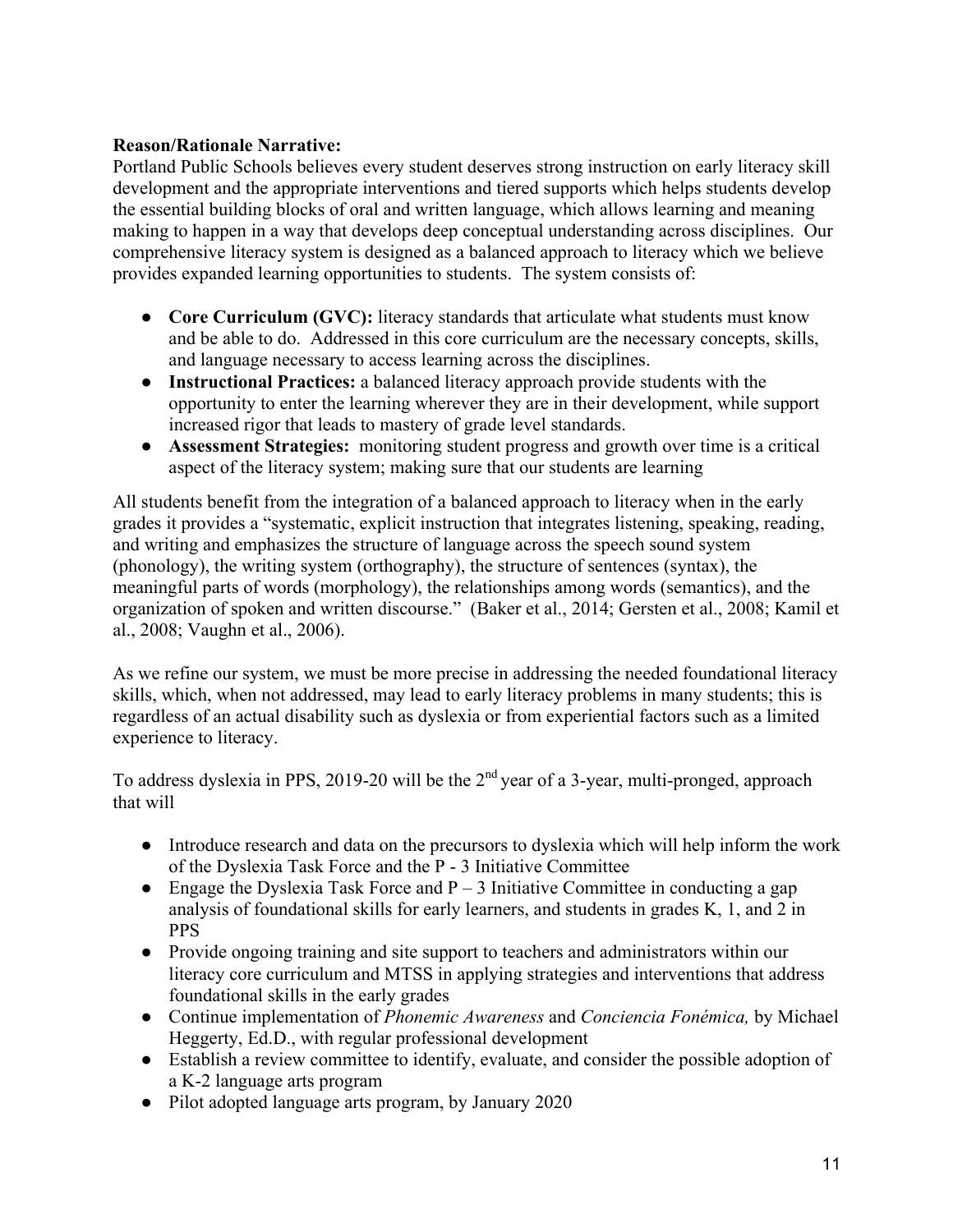● Engage with parents and community stakeholders in addressing Dyslexia in the early grades

| Description                       | <b>FTE</b> | Amount    |
|-----------------------------------|------------|-----------|
| Dyslexia Coordinator              | 1.0        | \$125,000 |
| Professional Development          |            | \$275,000 |
| Task Force/Committee Work         |            | \$25,000  |
| Stakeholder Engagement            |            | \$5,000   |
| <b>Research and Data Analysis</b> |            | \$5,000   |
| <b>Total Amount:</b>              |            | \$435,000 |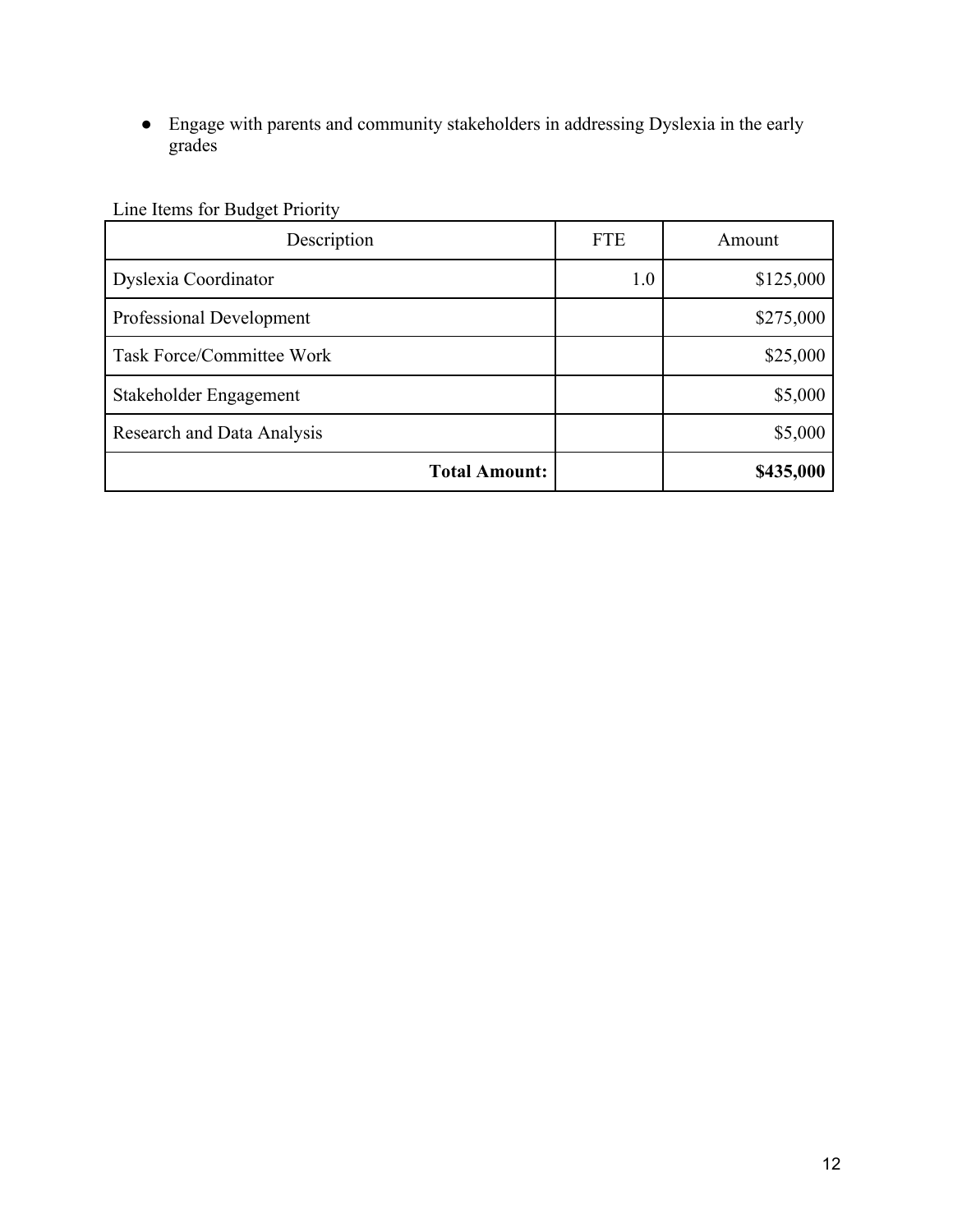#### **Priority: Middle School Equitable Offerings (Transition Year: 2019-2020) Submitted by:** Luis R. Valentino / Brenda Martinek

#### **Reason/Rationale Narrative:**

As we transition to a reimagined middle school, support for our middle-schools and grades 6-8 at our K-8 schools continues to be a concerted effort to ensure that we continue to provide students with access to the various courses and programs offered in grades  $6 - 8$ .

The Office of Student Support Services will work with the SUN program to add enrichments to our existing SUN offerings, and provide more enrichment for students at 18 of our K-8s and Middle Schools where they operate. These schools are Arleta K-8, Beaumont MS, Bridger K-8, Chavez K-8, Creston K-8, Faubion K-8, George MS, Harriet Tubman MS, Harrison Park K-8, Jackson MS, Lane MS, Lent K-8, Marysville K-8, Mt. Tabor MS, Ockley Green MS, Robert Gray MS, Roseway Heights MS, and Vernon K-8.

Some of the programming could include coding, STEAM, music, arts, etc.

Multi-level modeling of longitudinal data from six low-income primarily Latino schools in Redwood City, CA found that youth who participated in the extended learning programs (which included enrichment activities such as art and sports, along with leadership activities such as student council) exhibited higher attendance and achievement in math and English Language Arts than their peers did. http://nepc.colorado.edu/publication/equitable-community-schools

| Description                                                                                                                                                                                                                                                                                         |                                                                                                      | Amount    |
|-----------------------------------------------------------------------------------------------------------------------------------------------------------------------------------------------------------------------------------------------------------------------------------------------------|------------------------------------------------------------------------------------------------------|-----------|
| \$3000 per 1 hour class for 15 students. This<br>provides each of the 17 schools with on average<br>5-6 high quality enrichment courses for their<br>middle school participants in their SUN<br>programs. Examples of these classes are STEAM,<br>coding, visual arts, music, performing arts, etc. | $$3,000$ per 1 hour<br>15 minute class for<br>15 students after<br>school through<br>SUN programming | \$300,000 |
|                                                                                                                                                                                                                                                                                                     |                                                                                                      |           |
|                                                                                                                                                                                                                                                                                                     |                                                                                                      |           |
| <b>Total Amount:</b>                                                                                                                                                                                                                                                                                |                                                                                                      | \$300,000 |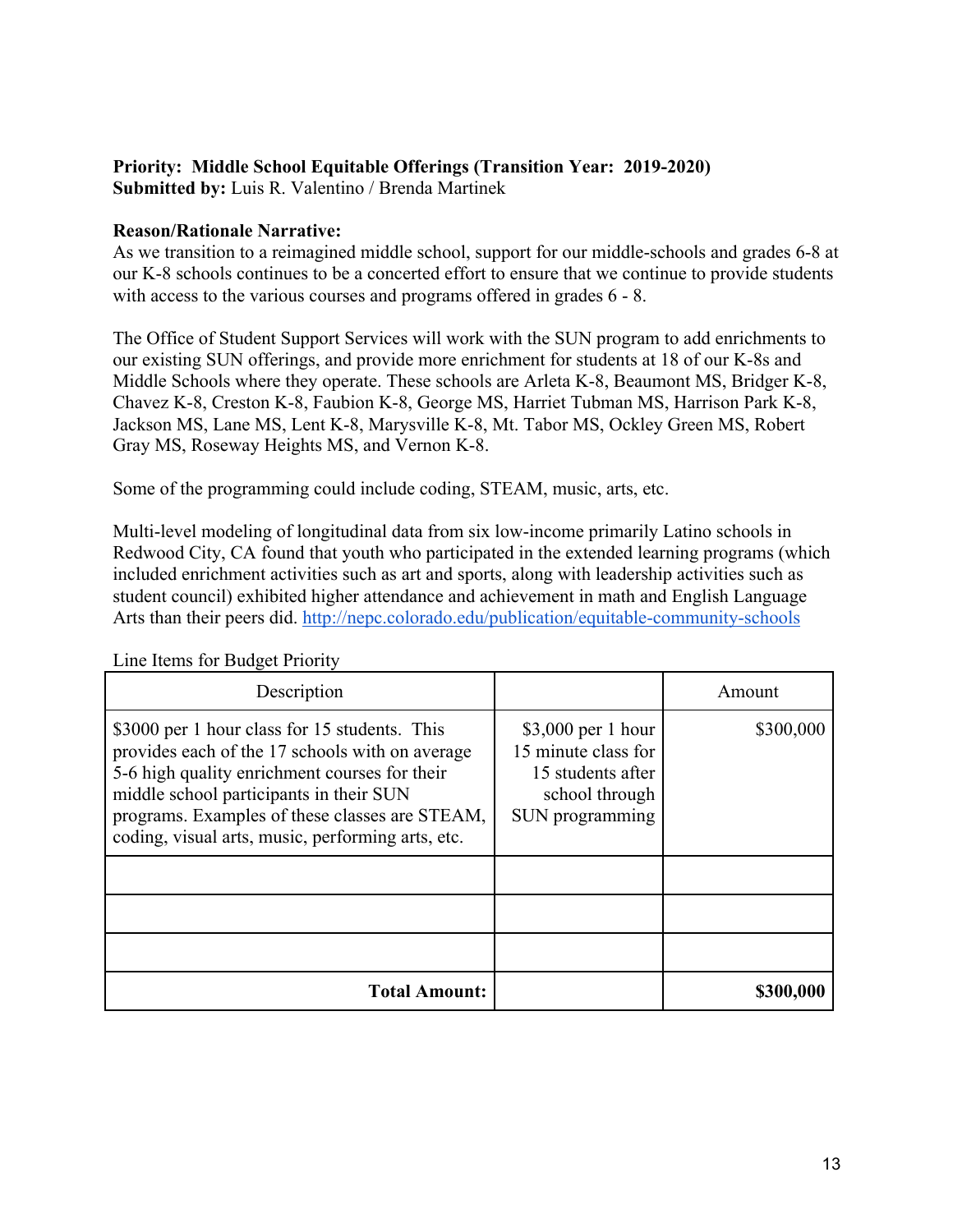## **Priority: MTSS Tier 2 and Tier 3 literacy intervention Submitted by***:* **Brenda Martinek**

## **Reason/Rationale Narrative:**

- MTSS: Structures, Process, Data, Systems
- OTL: Content, Curriculum, Intervention programs, Assessment

Portland Public Schools has developed a comprehensive literacy system that serves as a building block for accessing higher level thinking and doing. Our system helps students develop the essential building blocks of oral and written language, which allows learning and meaningmaking to happen in a way that develops deep conceptual understanding across disciplines.

As we continue to train on the essential elements that make up a comprehensive literacy system, we need to ensure that administration and staff also understand the structures and processes of a multi-tiered system of support. Each element within the literacy components have essential features that are designed to address the needs of diverse learners. These features provide a continuum of student supports and interventions in a multi-tiered system of support.

Our emerging tiered supports for our schools K-12 will be developed through a phased approach, and includes a comprehensive set of instructional interventions with training, structures put into place, and PLCs functioning with fidelity.

## **TOSA / PD Needs:**

- In order to begin the roll out of instructional intervention supports for literacy in tiers 2 and 3, we will provide (5) additional days with TOSAs in the Humanities and MTSS departments to support the implementation of the core, instructional interventions and PLC fidelity.
- We need an additional (1.0) MTSS TOSA and a (1.0) Literacy TOSA to support implementation of instructional interventions, coaching, FIT assessment and trainings.

## **Tier 2 Literacy Interventions**:

- **2019-2020 school year:** 
	- **Read Well (K-2**) *Read Well*® is a comprehensive research-based, K–3 reading and language arts solution that helps students build the critical skills needed to be successful readers and learners.

## ● **2020-2021 school year:**

- **Read Naturally (3-8)** Individualized, online reading intervention program using web-based software. Curriculum included: Sequenced (core intervention), Phonics series, and Idioms series.
- **6-minute Fluency (3-8**) Actively engages and motivates students with peer-topeer interaction. Increases fluency, time on task, and work completion in all content areas. Can be used in classrooms and groups of all sizes with no special materials required. Research-based and field tested, incorporating proven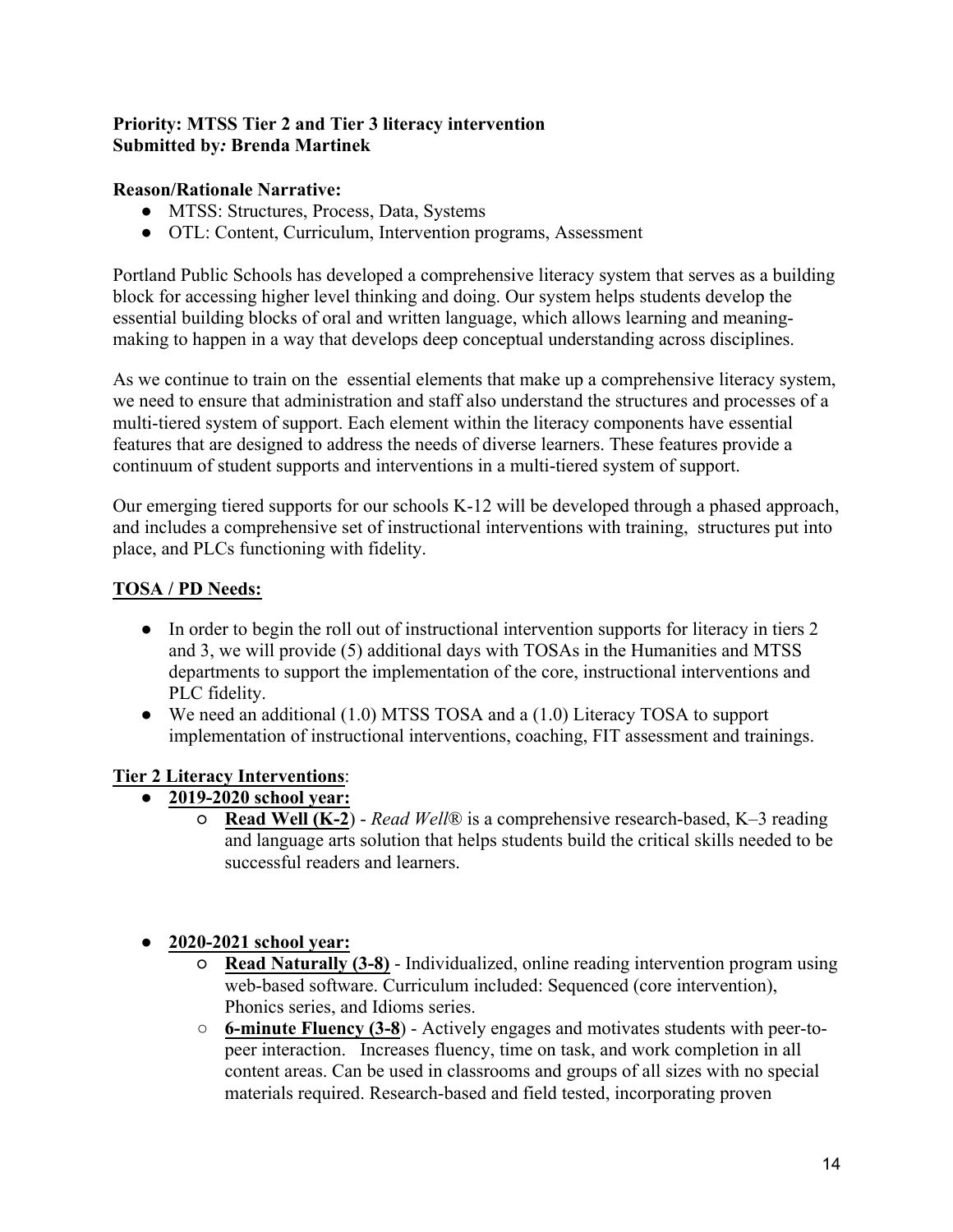partnering and repeated-reading techniques. Professional development is embedded, requiring no teacher training. Effective with all students, including English language learners and students with special needs

## **Tier 3 Literacy Interventions:**

## ● **2019-2020 school year:**

- **Kendore Kingdom (K-2)** The Kendore Kingdom is a complete, Orton-Gillingham based, K-2 language arts curriculum. The Kendore Kingdom takes students systematically through reading concepts, beginning with fundamentals and progressing all the way through to advanced comprehension.
- **Kendore KeyStone (3-12)** Kendore Keystone provides an intensive remediation program for struggling readers in grades  $3 - 12$ . Based on the Kendore Kingdom curriculum, Kendore Keystone is a multisensory, Orton-Gillingham based program that can be provided to students in as little as two hours per week.

## ● **2020-2021 school year:**

○ **Read 180 (9-12)** -With its blended learning approach, *READ 180* gives everyone in the classroom the unique tools they need to thrive anytime, anywhere. Students and teachers can customize the learning experience using informative assessments and a flexible rotation model that combines traditional and online instruction. Students engage with their choice of content and apply newly acquired vocabulary and comprehension skills.

| Description                                         | <b>FTE</b> | Amount    |
|-----------------------------------------------------|------------|-----------|
| MTSS TOSA and Literacy TOSA                         | 2.0        | \$290,000 |
| Academic Tier 2 and Tier 3 professional development |            | 72,000    |
| Literacy interventions and evidence based materials |            | 488,000   |
|                                                     |            |           |
| <b>Total Amount:</b>                                | 2.0        | 850,000   |

Line Items for Budget Priority

**Priority: Title IX / SIRC staff training and certification Submitted by:** Brenda Martinek / Stephanie Soden

**Reason/Rationale Narrative:**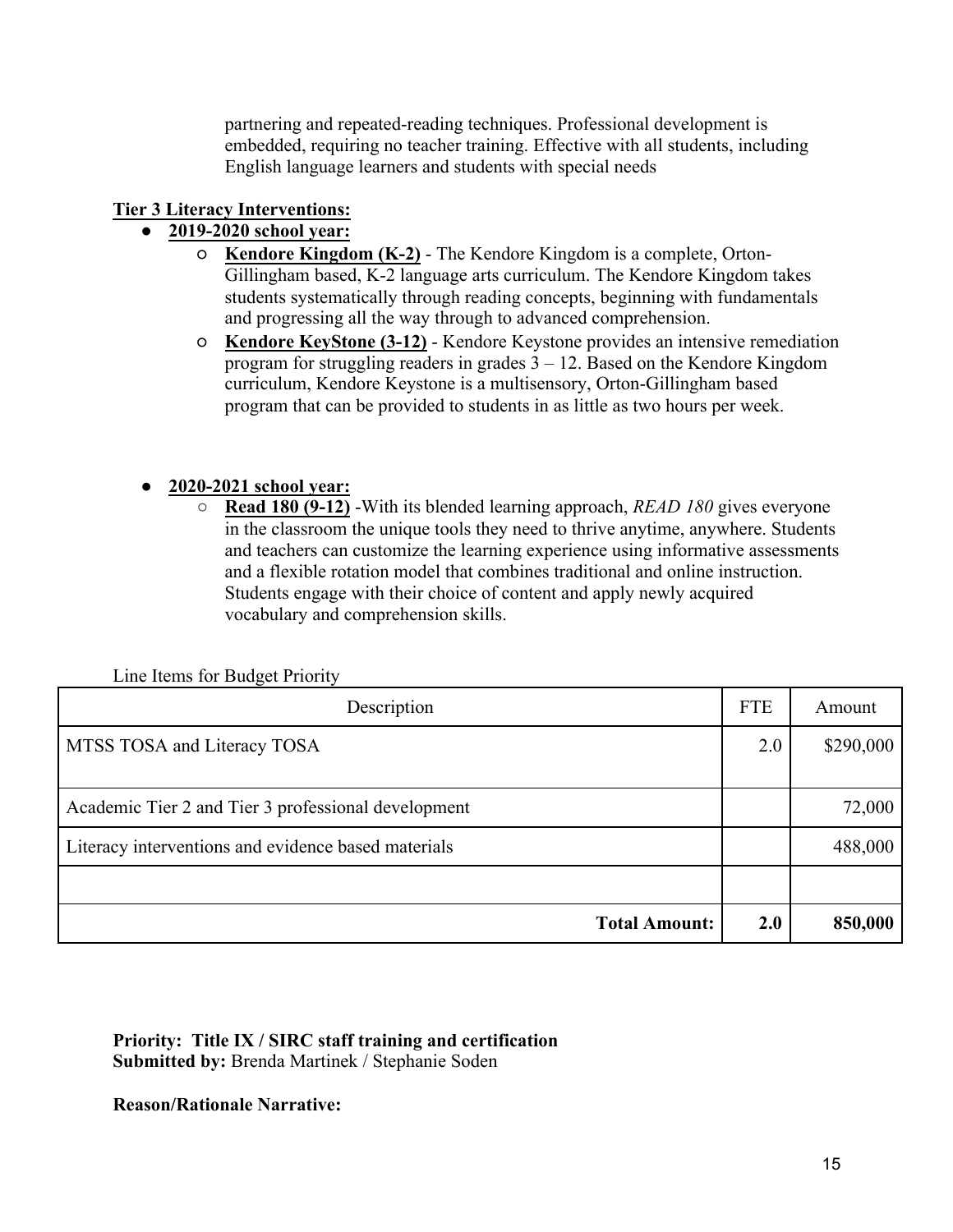On May 10, 2018, the Board accepted a report and recommended action steps to be taken as a result of the external investigation into former PPS employee Mitch Whitehurst and related incidences of sexual misconduct. The report included sixteen concrete recommendations that would, in the investigatory team's expert opinion, reduce incidences of and ensure prompt response to reported incidences of sexual harassment and/or sexual misconduct in a school or district setting.

Now that we have hired a Title IX Director and SIRC coordinator, we need to continue our work to provide ongoing training for staff, students, volunteers, etc.. Our new Director will require proper K-12 certification and will require a budget for things such as mileage, cell phone, and professional development.

Here are a few examples from the report that need funding in order to continue:

- Use a specialized, trained investigator who has expertise in employee/student sexual conduct and can investigate each complaint thoroughly and fairly
- Improve the sexual conduct prevention and identification training provided to PPS employees
- Hire permanent Director of Title IX Policy, Training and Compliance

| Line Items for Budget Priority |  |
|--------------------------------|--|
|--------------------------------|--|

| Description                                                                                         | <b>FTE</b> | Amount   |
|-----------------------------------------------------------------------------------------------------|------------|----------|
| Ongoing Professional Development for PPS employees<br>(release time, subs, extra hours)             |            | \$30,000 |
| Mileage, cell phone, training, supplies, certification                                              |            | \$15,900 |
| Software and training for community partners<br>(documentation of SAFE school trainings and others) |            | \$35,000 |
| Computer, hardware, etc.                                                                            |            | \$2,000  |
| <b>Total Amount:</b>                                                                                |            | \$82,900 |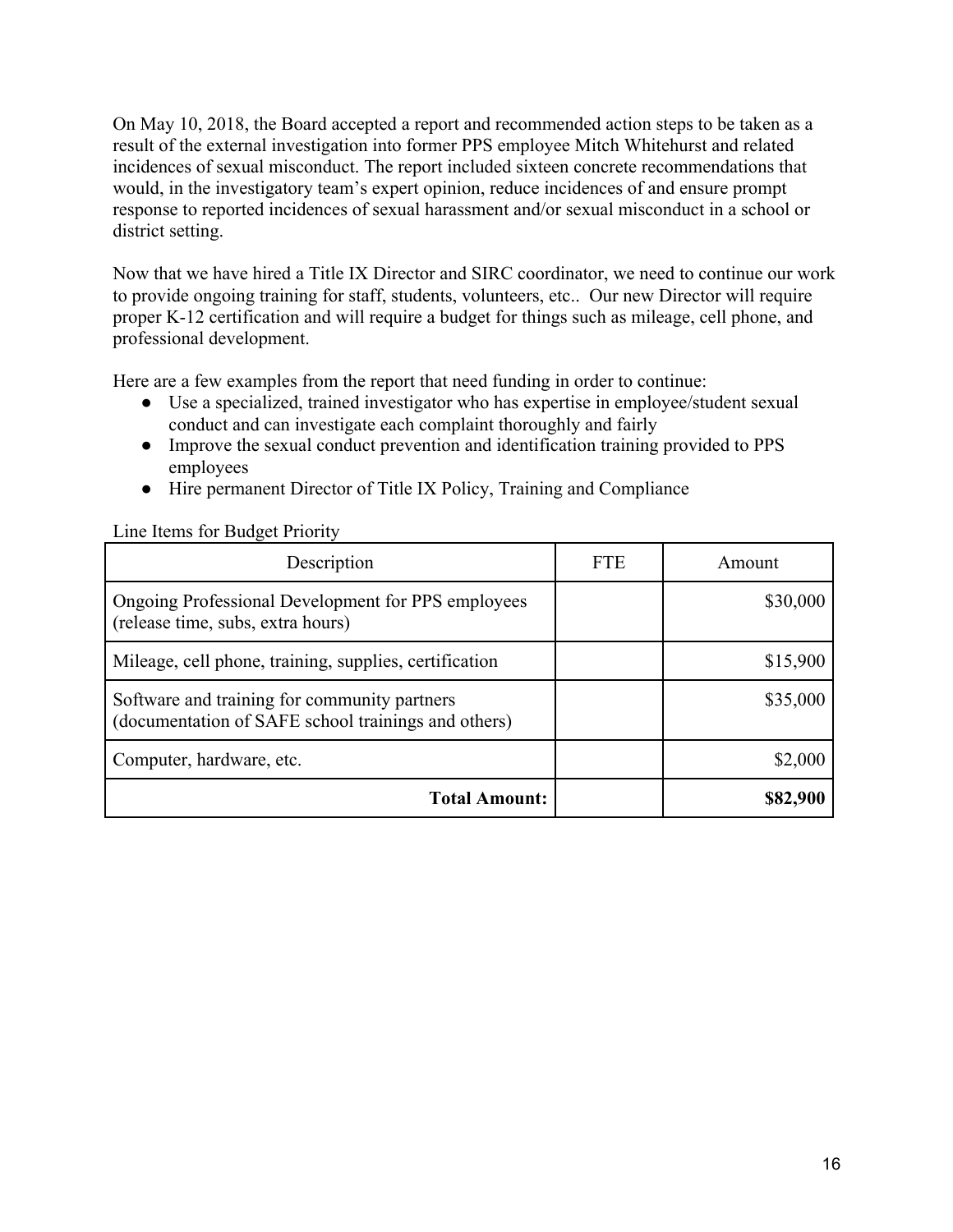# **Priority: Section 504 Educational Assistants (3.0 FTE)**

**Submitted by:** Brenda Martinek

## **Reason/Rationale Narrative:**

Section 504 of the U.S. Rehabilitation Act of 1973 is designed to help students with physical or mental impairments in public schools, or publicly funded private schools, receive needed accommodation to level the playing field and access curricula at the same level as their classmates. 504 plans legally require public educators to make the accommodations as specified in the plans, as well as monitor and participate in plan reviews. Often students with 504's, especially those with complex medical protocols, require adult assistance in the form of an Educational Assistant to ensure delivery of accommodation. For example, in order to ensure a student with diabetes is medically safe, an EA may provide a wide range of supports such as:

- Check blood glucose levels and administer insulin and glucagon.
- Recognize high and low blood glucose levels and respond appropriately.
- Support full participation in all sports, extracurricular activities, and field trips, with the necessary diabetes care assistance and/or supervision provided.
- Provide alternate academic support for classroom time missed for medical appointments, because of periods of high or low blood glucose, or illness related to diabetes.

Through our annual process of reviewing incoming students with 504 plans and accompanying medical protocols with school teams, we have determined the need for an additional 4.0 FTE to meet the needs of students with newly identified accommodation needs. Specific information about these students and the required accommodation is confidential and not part of the budget document.

| Description                                | <b>FTE</b> | Amount    |
|--------------------------------------------|------------|-----------|
| 504 Educational Assistants (.875 FTE each) | 3.0        | \$135,400 |
| <b>Total Amount:</b>                       | 3.0        | \$135,400 |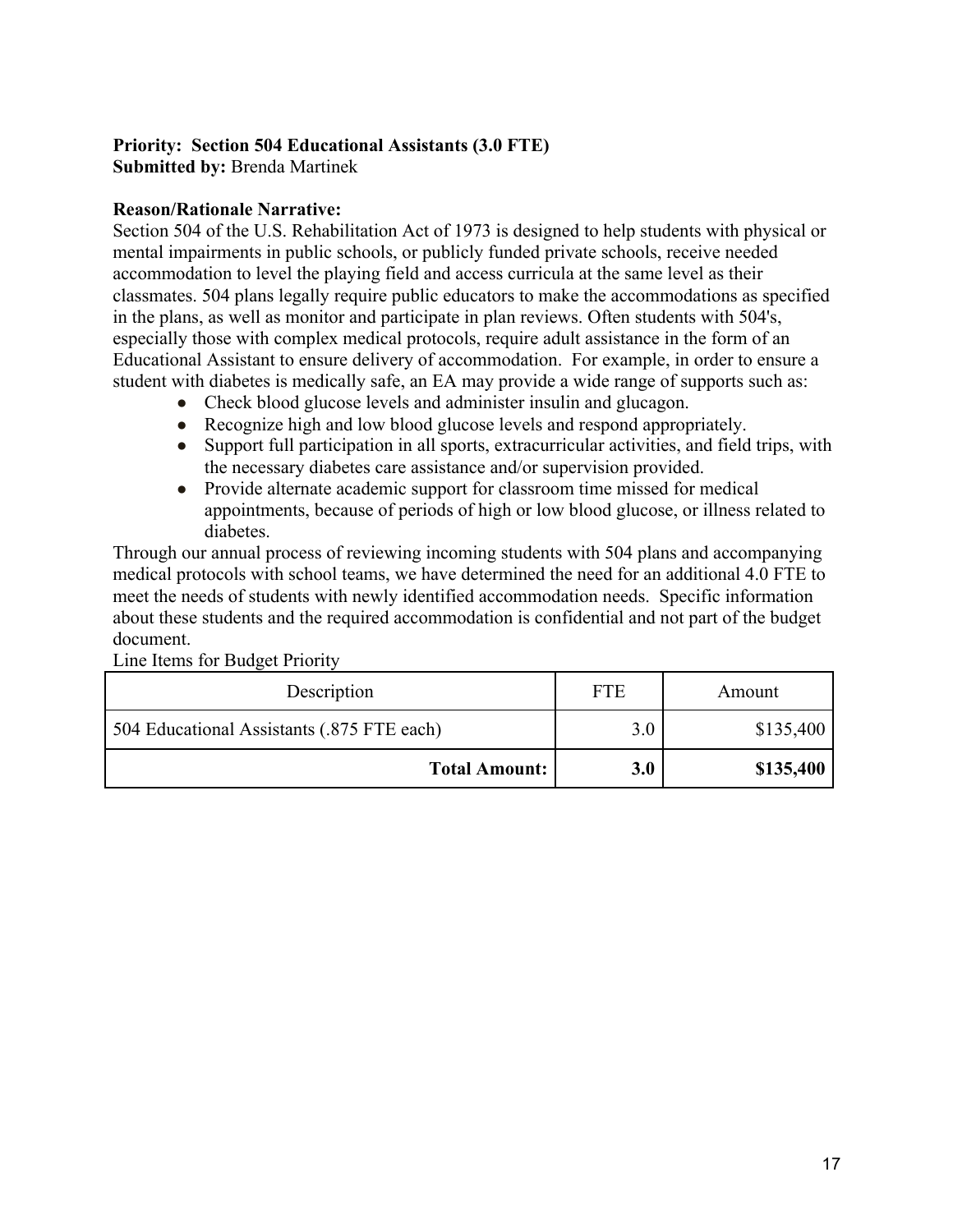#### **Priority: Peace in Schools - Tier two intervention for high school Submitted by:** Brenda Martinek

#### **Reason/Rationale Narrative:**

In 2014, Portland Public Schools and Peace in Schools partnered to launch Mindful Studies: the nation's first for-credit, semester long mindfulness class in a public high school. Peace in School mindfulness programs are grounded in an evidence-based, equitable, and trauma-informed approach to social-emotional education. Research shows that the Peace In Schools mindfulness classes are serving as a practical, accessible, effective, and critical resource for all youth — and have particular benefit for youth who are underserved and youth with high levels of trauma. Five years later, Peace In Schools is serving thousands of students in ten Portland Public High Schools. Researchers and experts in the field, including at John Hopkins University, recognize Mindful Studies as the most comprehensive, in-depth, high school mindfulness class and curricula in the country.

Peace in Schools' evidence-based mindfulness education is founded in a model of expert mindfulness facilitators, the innovative Peace in Schools curriculum, and their highly relational, student-centered pedagogical model. Their curricula and pedagogy is continually refined through trauma-informed, equity, mental health, and contemplative science lenses.

Last year all of the schools were using their M98 monies to help support this, but with the cuts and the one-time uses from M98, we are now short approximately \$50,000 to continue with this tier two intervention program as it was last year.

## **Mindful Studies Student Key Mid-Year Outcomes and Impacts 2018-19:**

- Peace in Schools expanded programming to 10 PPS high schools.
- 437 students completed a semester of Mindful Studies, the most in-depth, mindfulness-based social-emotional course in high schools in the nation.
- 1,400 incoming 9th graders learned tools for wellbeing and emotional self-care in a series of workshops at four high schools.
- 438 students received introductory mindfulness workshops during the school day.
- A total of 2,275 students in the fall semester received Peace in Schools programs that support emotional and mental health.

● Peace in Schools implemented findings from their 2018 racial equity curriculum review to ensure inclusive and equitable programming for marginalized youth district-wide.

| Line items for Budget Priority                  |            |          |
|-------------------------------------------------|------------|----------|
| Description                                     | <b>FTE</b> | Amount   |
| Peace In Schools Contract offset from M98 funds |            | \$52,000 |
|                                                 |            |          |

Line Items for Budget Priority

**Priority: Early Childhood Special Education (ECSE) and Registered Nurse (RN) for feeding team**

**Submitted by:** Brenda Martinek

**Total Amount: \$52,000**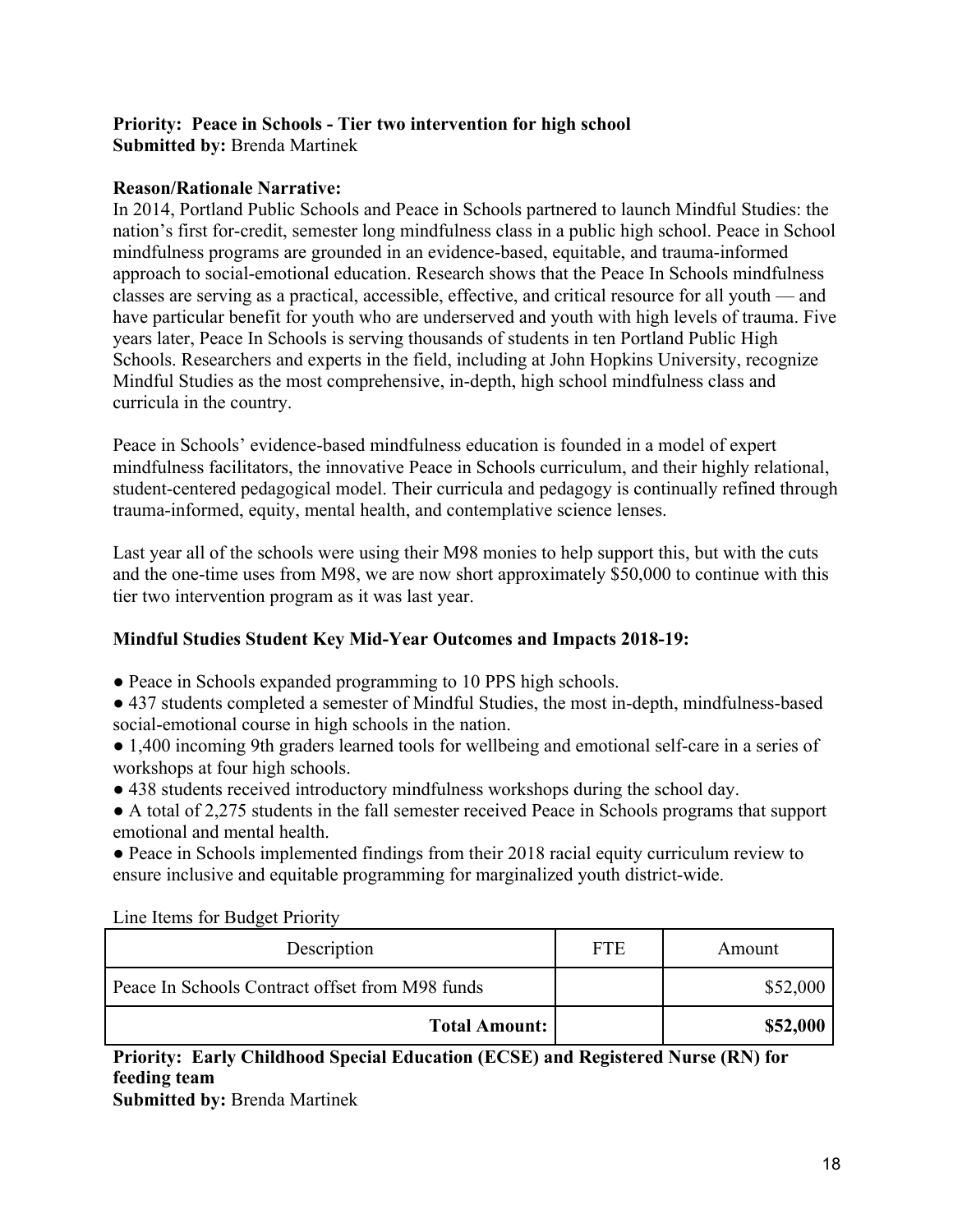#### **Reason/Rationale Narrative:**

- Early Childhood Evaluations are up 14% with 2,997 referrals to date this year. It has become increasingly difficult to manage the increase of students without a full time administrator to oversee the ECSE evaluation team, entering kinder transition meetings, eligibilities and IEP meetings. We are beginning to experience compliance issues due to multiple referrals, evaluations and transitions. An additional FTE will help with ease of transition of incoming kinders on IEPs.
- We are in need of a registered nurse (RN) contract for the feeding team to accommodate increased number of students presenting with significant medical issues (G-tubes, catheterization, and intubation), feeding and swallowing issues which must be evaluated by a registered nurse with nursing protocols written and training provided for delegated tasks, when appropriate.

| $\sum_{i=1}^{n}$          |            |           |
|---------------------------|------------|-----------|
| Description               | <b>FTE</b> | Amount    |
| <b>ECSE</b> administrator | 1.0        | \$157,200 |
| RN for feeding team       | 1.0        | \$115,000 |
|                           |            |           |
|                           |            |           |
| <b>Total Amount:</b>      | 2.0        | \$272,200 |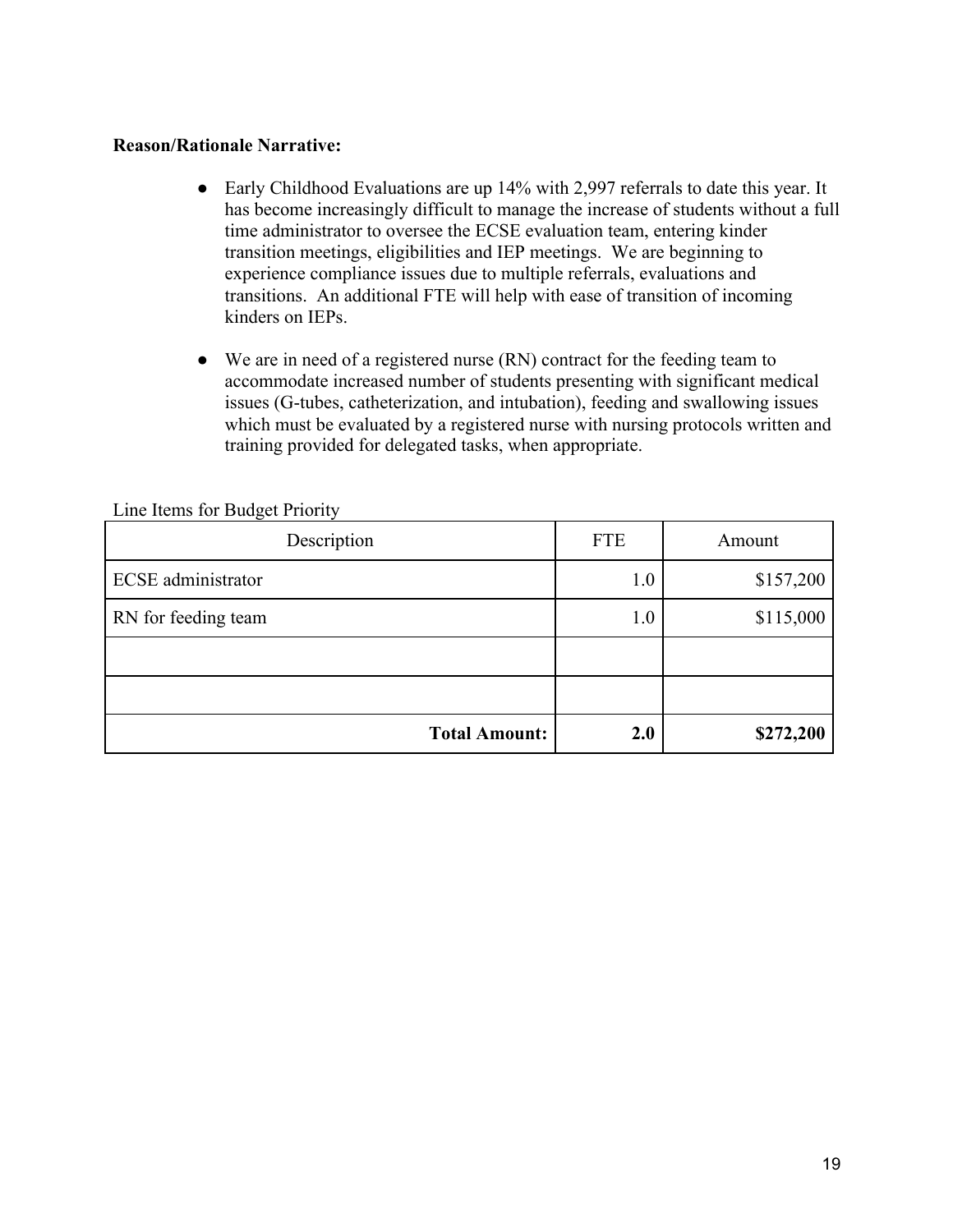## **Priority: Increase of secretarial support for OSSS / Community Partnership Dept. (.5 to 1.0 FTE) Submitted by:** Brenda Martinek

#### **Reason/Rationale Narrative:**

A few months ago we moved the High School Student Engagement coaches from OTL into OSSS / Community Partnerships Department in order to align attendance work district-wide. With the addition of (11.0) staff to this director supervision, we need to increase the secretary to a 1.0 FTE in order to provide supports, answer calls from families and schools, and help with daily duties on a full time basis. Currently this position is only funded at a .5 FTE.

| $\sum_{i=1}^{n}$                                     |            |          |
|------------------------------------------------------|------------|----------|
| Description                                          | <b>FTE</b> | Amount   |
| Increase Department secretary from .5 FTE to 1.0 FTE | .5         | \$45,500 |
|                                                      |            |          |
|                                                      |            |          |
|                                                      |            |          |
| <b>Total Amount:</b>                                 |            | \$45,500 |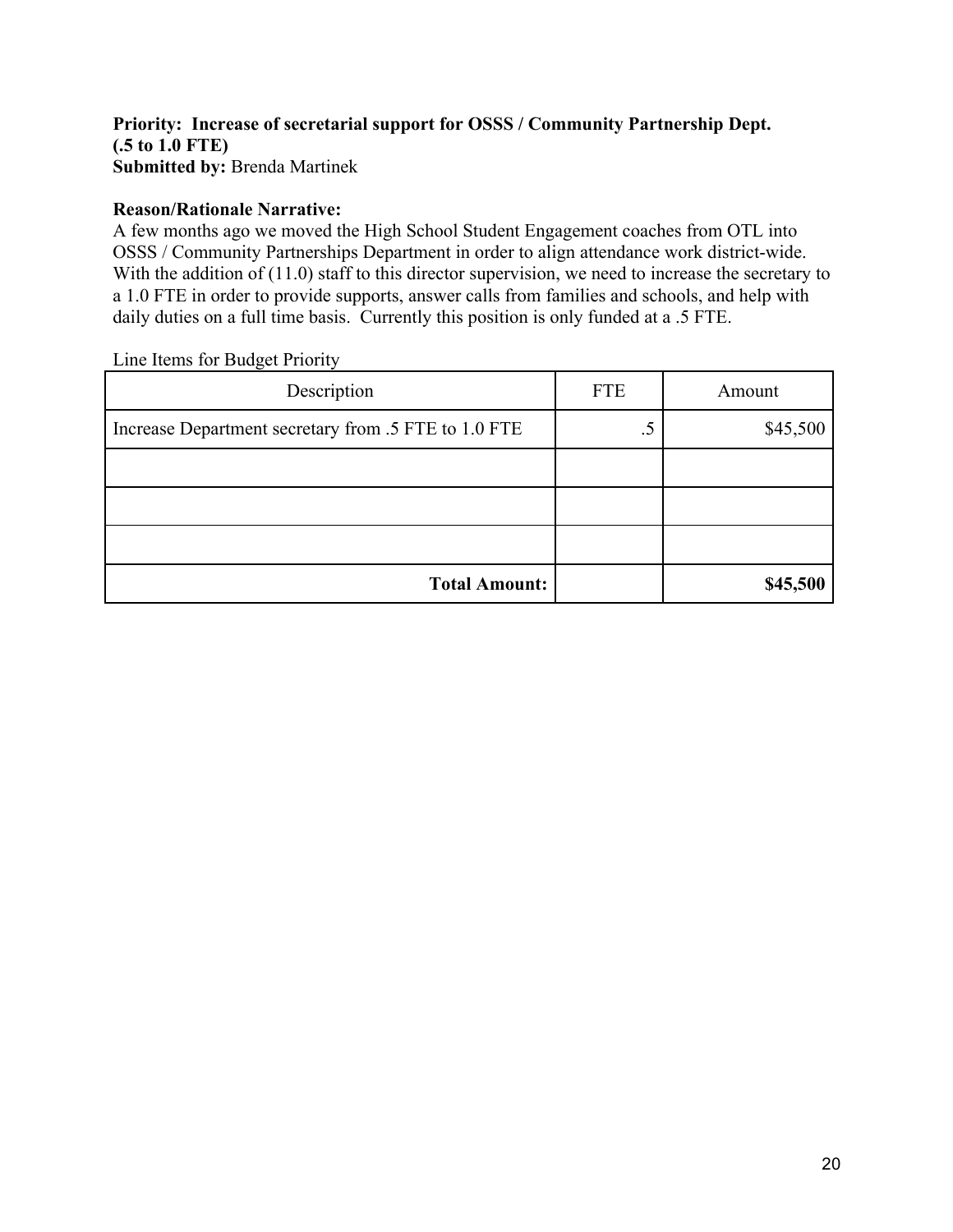## **Priority: HR Employee & Labor Relations**

**Submitted by**: Sharon Reese

**Reason/Rationale Narrative:** Employee & Labor Relations team is staffed with only 4 senior managers to serve the employee and labor relations needs of Portland Public School's 8,400 employees and six unions.

This small team is responsible (led by the Senior Director) for labor contract administration, grievances, performance management/performance evaluations, investigations/discipline, contract negotiations and relations with our union partners, as well as policy development and strategic planning for personnel matters. The ratio of one senior manager per every 2,100 employees results in significant delays in addressing even urgent personnel matters, including allegations of misconduct that require placing individuals on administrative leave pending investigation.

Delays in resolving urgent issues result in:

- Extended use of substitute educators,
- Disruption to students and the learning environment,
- Unnecessarily extended conflict, as well as
- Negative employee experience and team impact and
- Reduced capacity to implement preventative strategies.

Employees, district leaders, parents, and union partners regularly identify these delays as a source of frustration and harm. Retention of labor and employee relations personnel is also compromised by the workload.

While Human Resources has made significant improvements this year to the quality of the services offered by the Employee & Labor Relations team, the quantity of the workload significantly outpaces our capacity.

| Description                                    | <b>FTE</b> | Amount    |
|------------------------------------------------|------------|-----------|
| Experienced labor and employee relations staff | 2.0        | \$279,266 |
|                                                |            |           |
|                                                |            |           |
|                                                |            |           |
| <b>Total Amount:</b>                           |            | \$279,266 |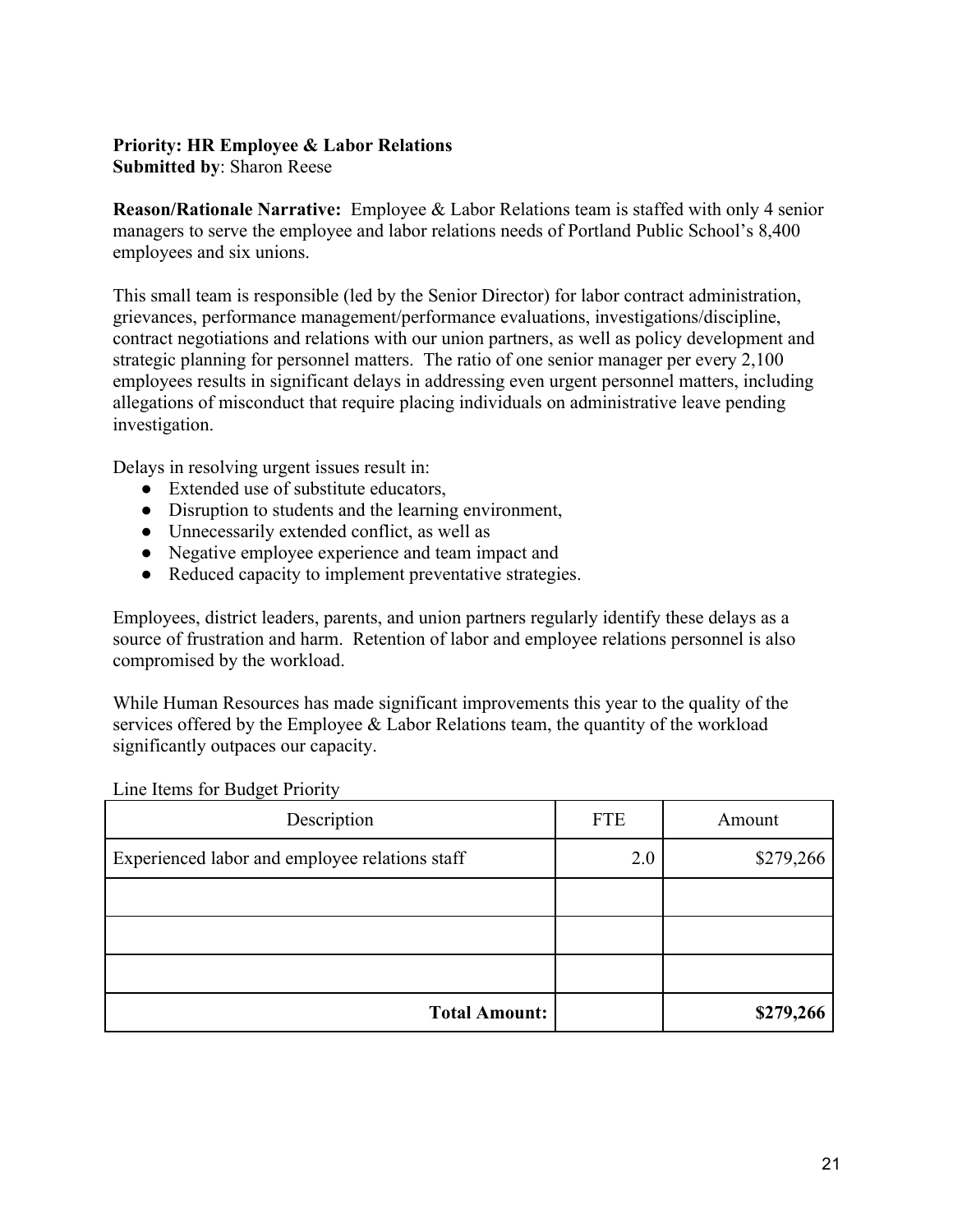#### **Priority: Climate Justice**

Submitted by: Luis Valentino Reason/Rationale Narrative:

The STEAM Department will facilitate the coordination of the PPS Climate Justice Resolution. During the 2019-20 school year the Climate Justice Coordinator and STEAM staff will work with Climate Justice Committee members to establish community (including frontline communities), student, and educator engagement; support collaboration and the inclusion of student voice in the creation of climate change and climate justice curricular units for science and social studies; organize, identify; lead and manage the design, support and alignment of K-12 educational content and resource materials associated with and aligned to the district's vision for climate change and climate justice; facilitate or lead professional learning opportunities for PPS educators; and serve as a K-12 content specialist and resource for District staff, stakeholders, and on district committees including the GVC development teams.

The STEAM Department will provide assistance in staff development, program implementation and coordination of district-wide instructional activities focused on climate change and climate justice and academic excellence for all; serve to improve and support curriculum and instruction at the district, cluster and school levels. It will sponsor monthly meetings with community partners to invite multiple perspectives to inform the climate change and climate justice work and serve as a liaison creating a line of communication between these community partners , student workgroups, and central office departments. It will facilitate meetings with student workgroups to incorporate students voice in unit and elective development.

| Description                               | <b>FTE</b> | Amount    |
|-------------------------------------------|------------|-----------|
| <b>Student Success Program Manager</b>    | 1.0        | \$130,000 |
| Teacher extended hours (monthly meetings) |            | \$11,000  |
| Sub costs for CJC Teachers (design teams) |            | \$7,000   |
| Material costs                            |            | \$7,000   |
| <b>Teacher Professional Development</b>   |            | \$40,000  |
| <b>Total Amount:</b>                      |            | \$200,000 |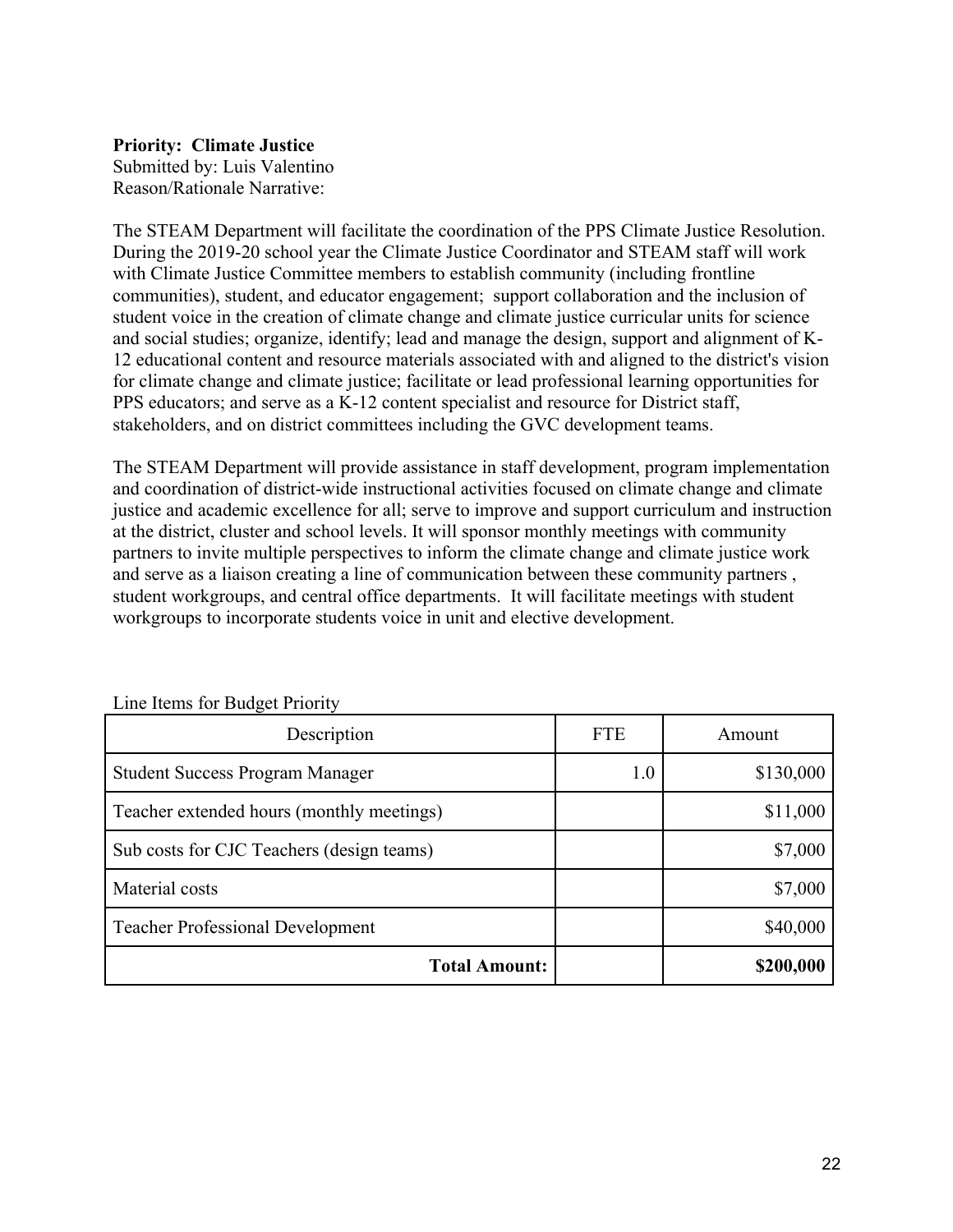## **Priority: Middle School Redesign**

Submitted by: Luis Valentino Reason/Rationale Narrative:

Portland Public Schools is embarking on an aspirational journey to reimagine our students' middle school experience. how we are educating our middle school students. When we looked at the inequities they experience both in their academic performance, program options, and social emotional wellness, it became clear that we needed to affect change in ways that will have a positive and powerful impact in their middle school career, and prepares them for a successful high school experience.

For the next year, the district will set out to study and learn from the work of other school districts across the country, engage with our PPS students, teachers, administrators, and school communities, and begin to articulate a middle school vision that will serve as a throughline from the early learner to the high school student graduate profiles.

Applying the concepts of Design Thinking, we will focus on a set of principles that will inform our efforts at creating successful middle schools in which all of our students will thrive. These principles will

During the 2019-20 school year, a Principal on Special Assignment will serve as project manager who will ensure that a preliminary blueprint of the middle school redesign is developed by December, 2019. During this time, learning visits will be conducted to learn from schools who have successfully journeyed through a middle school redesign (e.g. Miami-Dade, San Francisco, Kyrene, etc.). Research and data will be reflected on as part of the learning, with Stanford's Design Lab lending expert support. PPS will work closely with stakeholder groups at all levels, collaborating on identifying the best design and practices.

A final draft plan to be presented for approval by February, 2020. Initial launch of the first phase of the plan will be Fall, 2020.

| Description           | <b>FTE</b> | Amount    |
|-----------------------|------------|-----------|
| Principal Coordinator | 1.0        | \$135,000 |
| Learning Visits       |            | \$15,000  |
| Design Lab (contract) |            | \$50,000  |
| Community Engagement  |            | \$15,000  |
| Planning              |            | \$50,000  |
| <b>Total Amount:</b>  |            | \$265,000 |

Line Items for Budget Priority

**Priority: Interpreters for Board Meeting Submitted by**: Stephanie Soden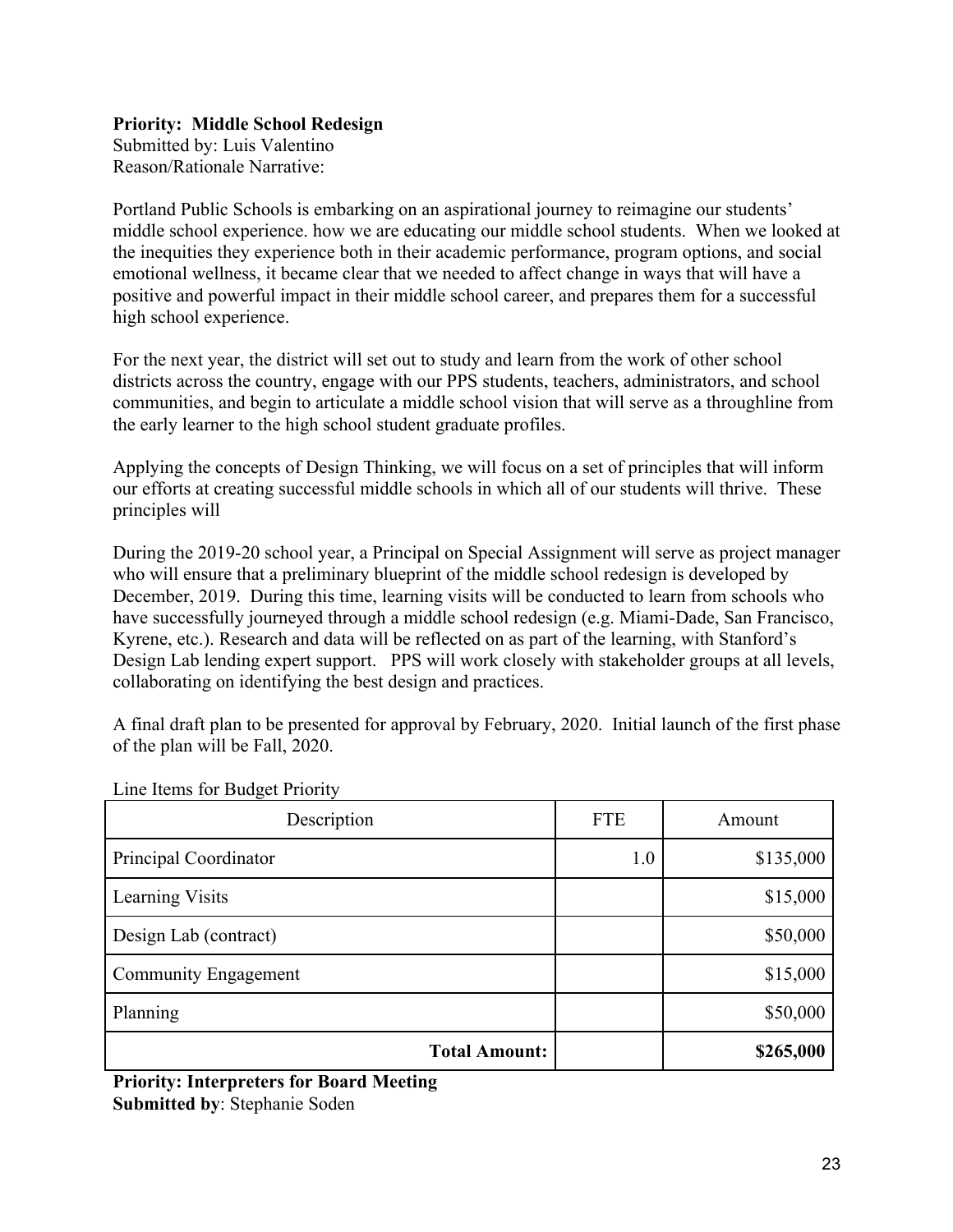#### **Reason/Rationale Narrative:**

When developing the 2019-20 Board of Education budget, it was anticipated that with the purchase new closed captioning software (which is required by ADA), digital translation and interpretation would be available during Board meetings. We have been informed that the software in fact does not have this capability, therefore, we will need to continue the practice of providing live interpretation staff at all Board meetings (not Board work sessions).

| Line Items for Budget Priority |  |
|--------------------------------|--|
|--------------------------------|--|

| Description                                                    | <b>FTE</b> | Amount  |
|----------------------------------------------------------------|------------|---------|
| Interpretation services for all Board of Education<br>meetings |            | \$5,000 |
|                                                                |            |         |
|                                                                |            |         |
|                                                                |            |         |
| <b>Total Amount:</b>                                           |            | \$5,000 |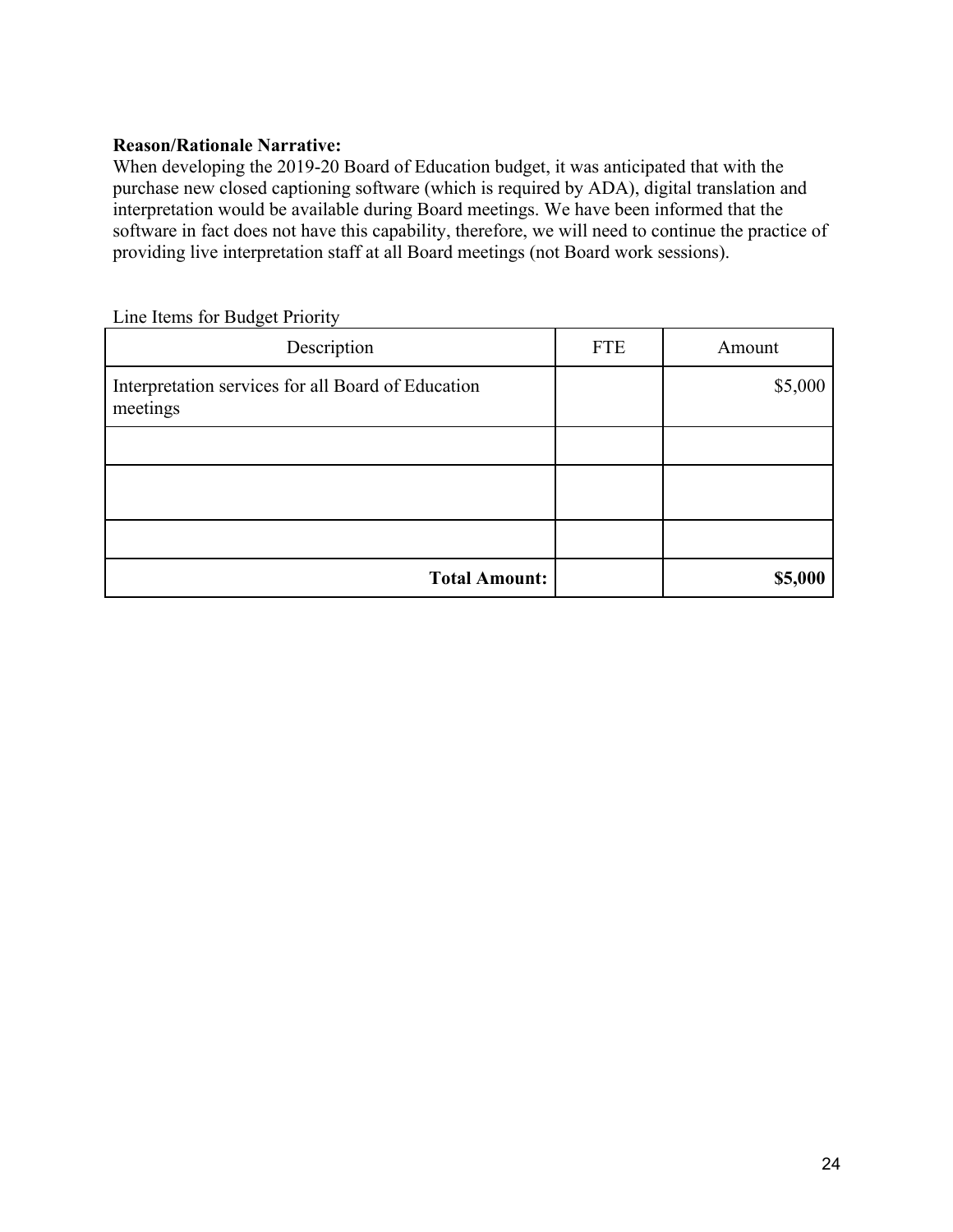**Priority: Origami annual license fee for employee incident tracking and legal claims Submitted by:** Liz Large

**Reason/Rationale Narrative: Inadvertently omitted from Legal Dept budget; implementation part of Whitehurst budget within Superintendent's budget**

| $\frac{1}{2}$                                                                                     |            |          |
|---------------------------------------------------------------------------------------------------|------------|----------|
| Description                                                                                       | <b>FTE</b> | Amount   |
| Origami annual license fee for employee incident<br>tracking and legal claims (budget correction) |            | \$25,000 |
|                                                                                                   |            |          |
|                                                                                                   |            |          |
|                                                                                                   |            |          |
| <b>Total Amount:</b>                                                                              |            | \$25,000 |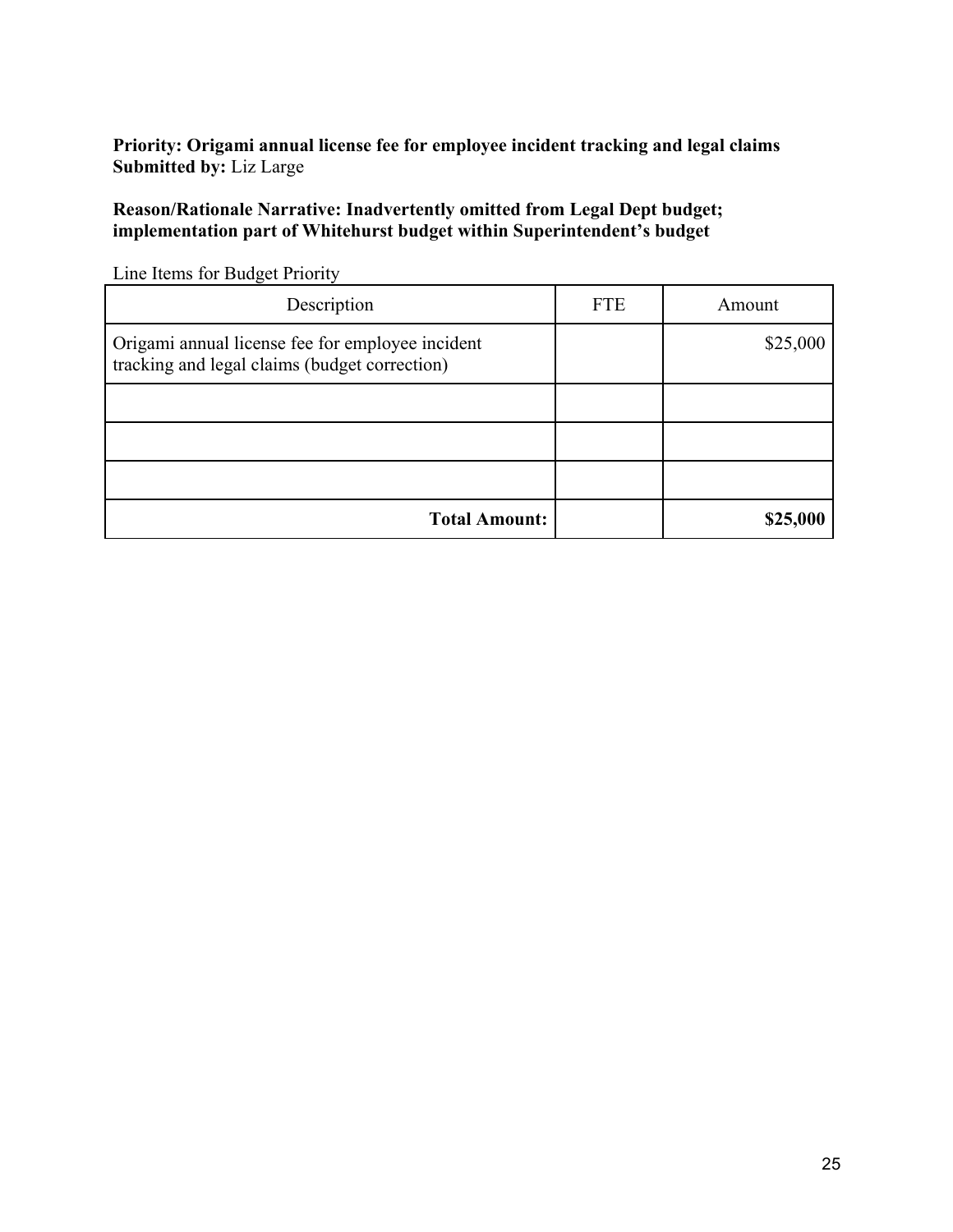#### **Priority: Network and Data Security Firewalls Submitted by**: Don Wolff

## **Reason/Rationale Narrative:**

PPS currently leverages legacy network firewall technology to protect the district from Internet and network-based threats. This technology was deployed at the district in the year 2013 and is nearing the product end-of-life for both hardware and software. Advancements in this technology, known as Intrusion Prevention Systems (IPS), have the ability to detect, prevent, and alert on attempts to infiltrate the district's network assets, including applications, data center servers, and end user devices. Multiple external security assessments have recommended that the district procure and deploy IPS technology to further protect the district's network assets from threats.

## Project Proposal:

Procure next-generation IPS devices to refresh and replace the legacy firewall technology in use at the district. The devices should be suitably sized to support bandwidth consumption estimates until the year 2025 for both data center and Internet traffic. Following industry best practices, deploy highly-available and redundant technology that does not have a single point of failure. Prioritize current staff projects and workloads to support the deployment, or leverage contractors to meet project timelines and milestones.

## Funding Request:

\$1,000,000.00 leased over five fiscal years at 0.0% APR with \$1 buy-out option at term expiration. This request includes all hardware and software for five years of maintenance, service, support, as well as professional services for configuration, documentation, deployment, and acceptance testing.

## Proposed Timeline:

Summer 2019 - leasing/purchasing process.

Summer/Fall 2019 - configuration, deployment, and testing phase.

Fall/Winter 2019 - system in production with active alerting supported by the Information Security team.

| Description                                                                                                                                              | <b>FTE</b> | Amount                                                |
|----------------------------------------------------------------------------------------------------------------------------------------------------------|------------|-------------------------------------------------------|
| Redundant pair of internal Internal Prevention Systems<br>(IPS) with logging server, maintenance, and support to<br>cover the next 5 years of operation. |            | $$1,000,000$ (5 year)<br>lease of \$200K per<br>year) |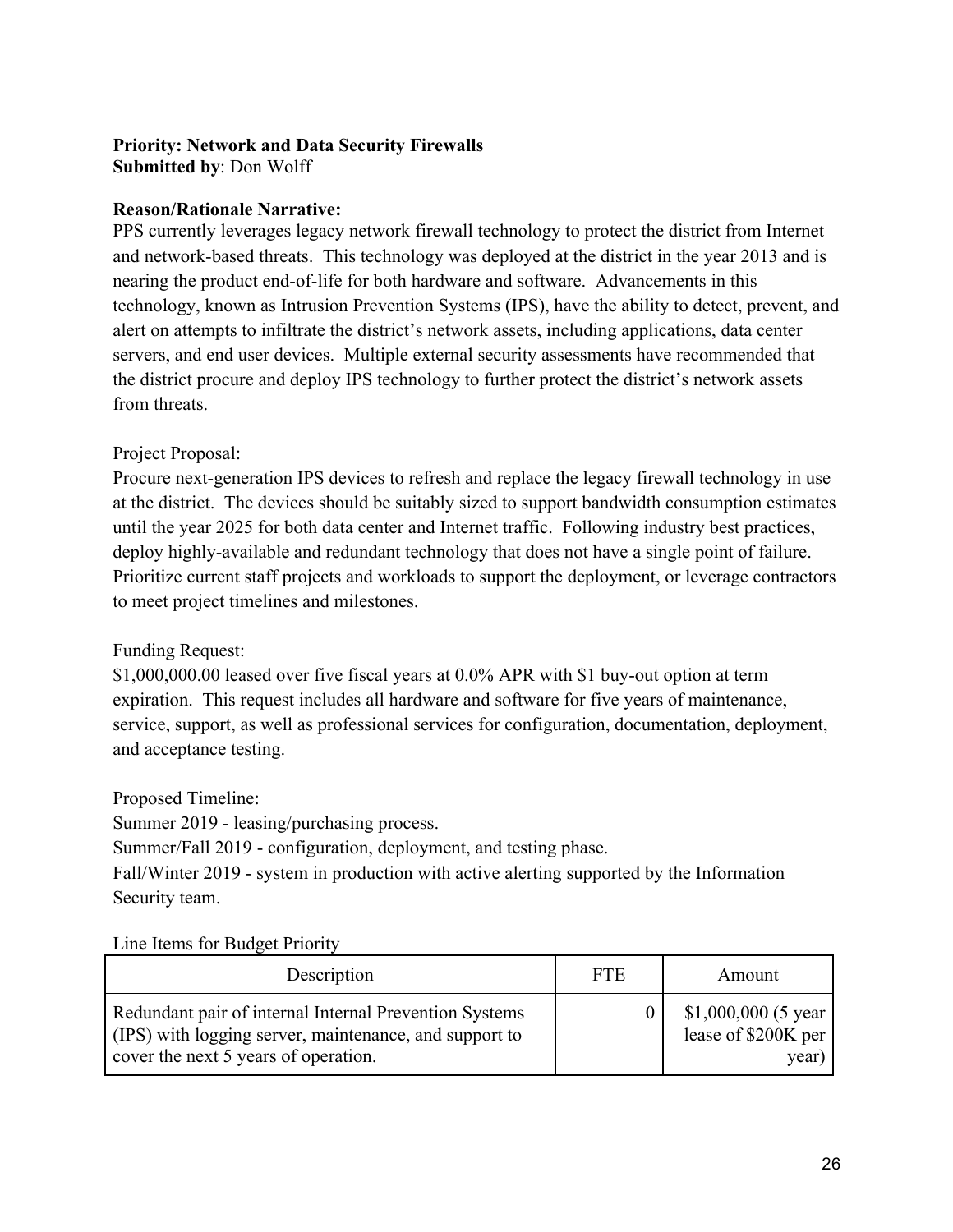| <b>Technical Support Representative II</b><br>Hire an additional Technical Support Representative II to<br>deliver specialized high school technology support for<br>expansion of Career and Technical Education curriculum<br>programs, new modernized classroom technology, and<br>AP testing requirements across the comprehensive high<br>schools | Grade 20, Step $4 =$<br>$$62,815 + 26.07\%$<br>fringe + $$16,585$<br>health = $$95,776$ |
|-------------------------------------------------------------------------------------------------------------------------------------------------------------------------------------------------------------------------------------------------------------------------------------------------------------------------------------------------------|-----------------------------------------------------------------------------------------|
|                                                                                                                                                                                                                                                                                                                                                       |                                                                                         |
| <b>Total Amount:</b>                                                                                                                                                                                                                                                                                                                                  |                                                                                         |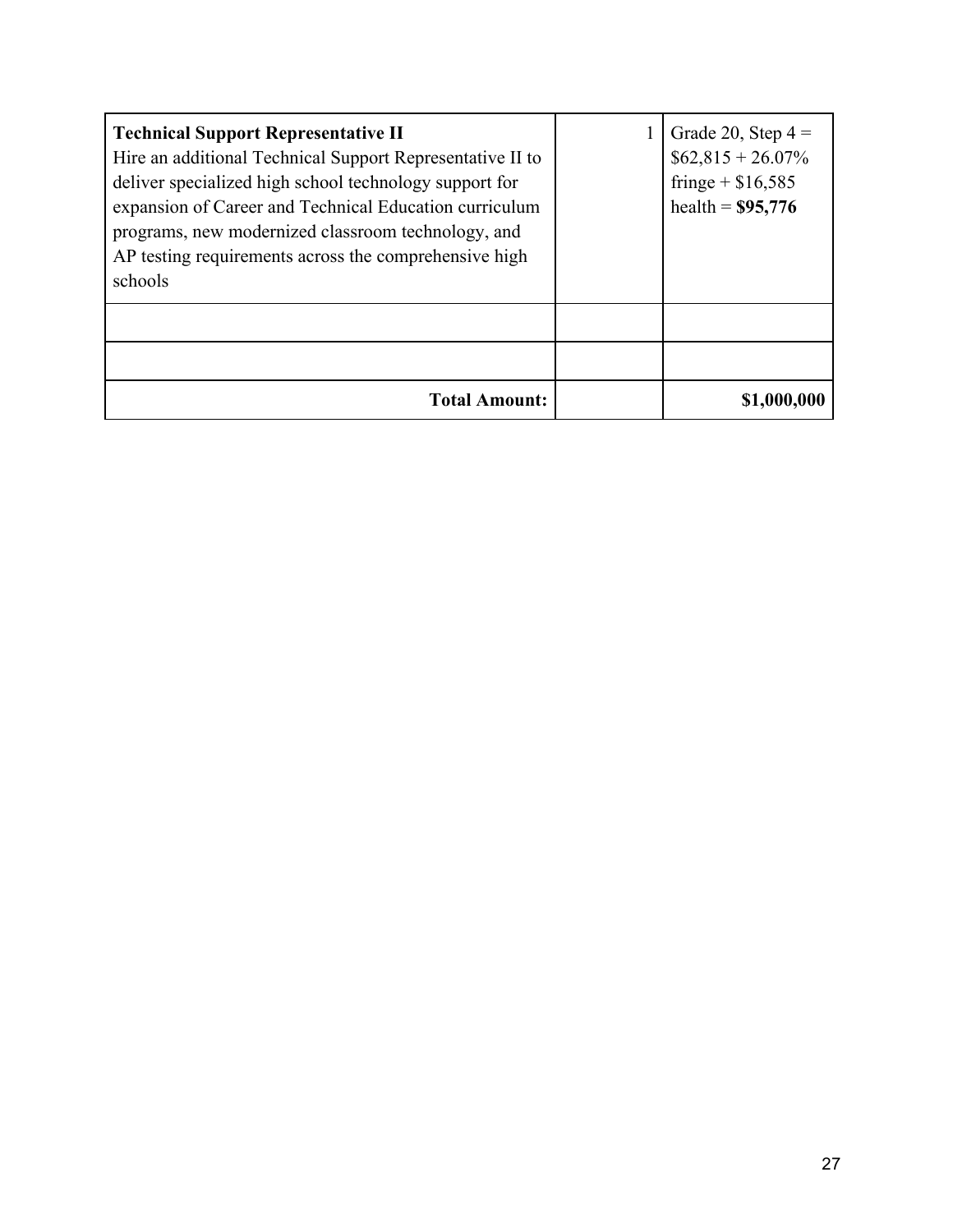## **Priority: Digitizing records Submitted by**: Don Wolff

## **Reason/Rationale Narrative:**

PPS has embarked on a project of Digital Transformation of District Records. Project started in school year 2017-18 with Student Cumulative Records as the priority. By end of June 2019, all official PPS schools will be digitized moving all 85 schools to on-line and on-demand access to Student Records, with security based access, retention policy and document backups all in place.

This project eliminated the needs for all hard copies and cabinets in schools and eliminated duplication, potential loss or damage to originals. It also enabled staff to view their Student's documents without the need to go to main office and search through file cabinets. Transfer of records between schools is no longer needed as all transfer processes are handled automatically through the system. We also have all school's office staff, teachers and counselors trained on how to use the Documents Management System.

However, due to budget reductions for the 2019-2020 school year, we are unable to continue with this project to Digitize special programs (Dart, Headstart, Columbia Regional, Charter schools) nor can we Digitize Departments who have urgent needs to be Digitized (Human Resources, Risk Management, ESL, ….). Human Resources alone have over 900 boxes of Documents in an unsecured and unprotected area in the warehouse which runs the risk potential loss or damage (fire, water, earthquake, etc.)

We are requesting \$250,000.00 to be allocated to Record Management for year 2019-2020 to continue this project and enable these programs and departments to be Digitized. These funds would be utilized to secure contract labor to complete the digitize these remaining records.

| Description                                             | <b>FTE</b> | Amount    |
|---------------------------------------------------------|------------|-----------|
| Contracted staff to complete records digitizing process |            | \$250,000 |
|                                                         |            |           |
|                                                         |            |           |
|                                                         |            |           |
| <b>Total Amount:</b>                                    |            | \$250,000 |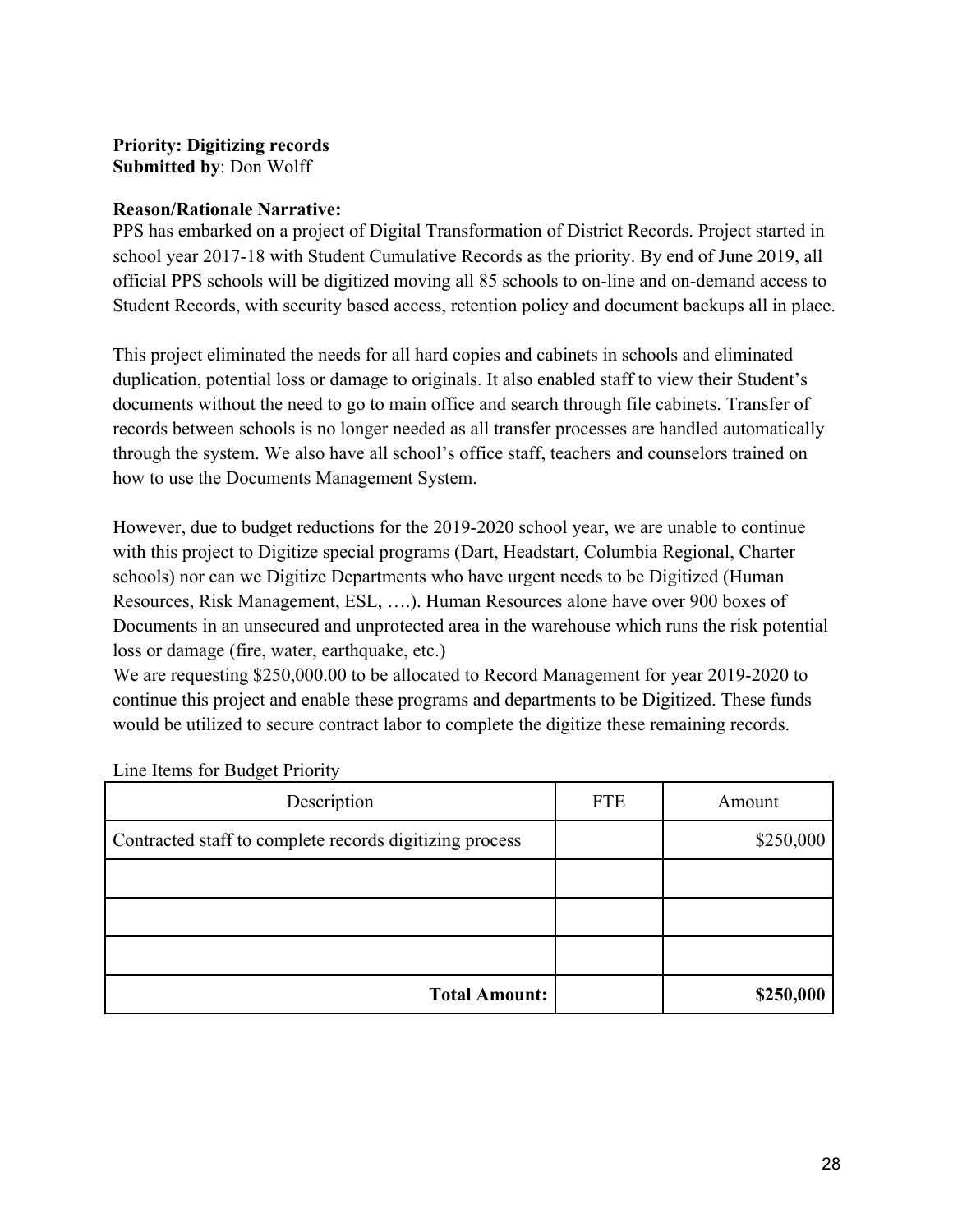## **Priority: Dedicated support 1.0 FTE for High Schools - OTIS Submitted by**: Don Wolff

## **Reason/Rationale Narrative:**

The district used to maintain a dedicated position within each of the eight comprehensive high schools to support the technology needs of our largest campuses in the district. Budget reductions forced the reduction of those positions 2 years ago.

In the midst of these reductions expansion of programs, curriculum and testing have continued to grow and expand. CTE programs had added devices and technologies that require additional support, schools have purchased additional computers for student education, school modernization efforts have expanded the installation of audio and visual equipment, display technologies and in some schools wireless access points.

The centralized support desk struggles to keep up with the needs of these schools and high schools are consistently request additional dedicated support to keep their programs running. While this position will not fully solve the issues at hand, it will help to expedite the support our largest buildings are able to expect and to help focus the schools efforts on teaching and learning rather than resolving issues with their staff.

| Description                                                    | <b>FTE</b> | Amount   |
|----------------------------------------------------------------|------------|----------|
| Dedicated technical support position for 8 comprehensive<br>HS |            | \$95,760 |
|                                                                |            |          |
|                                                                |            |          |
|                                                                |            |          |
| <b>Total Amount:</b>                                           |            | \$95,760 |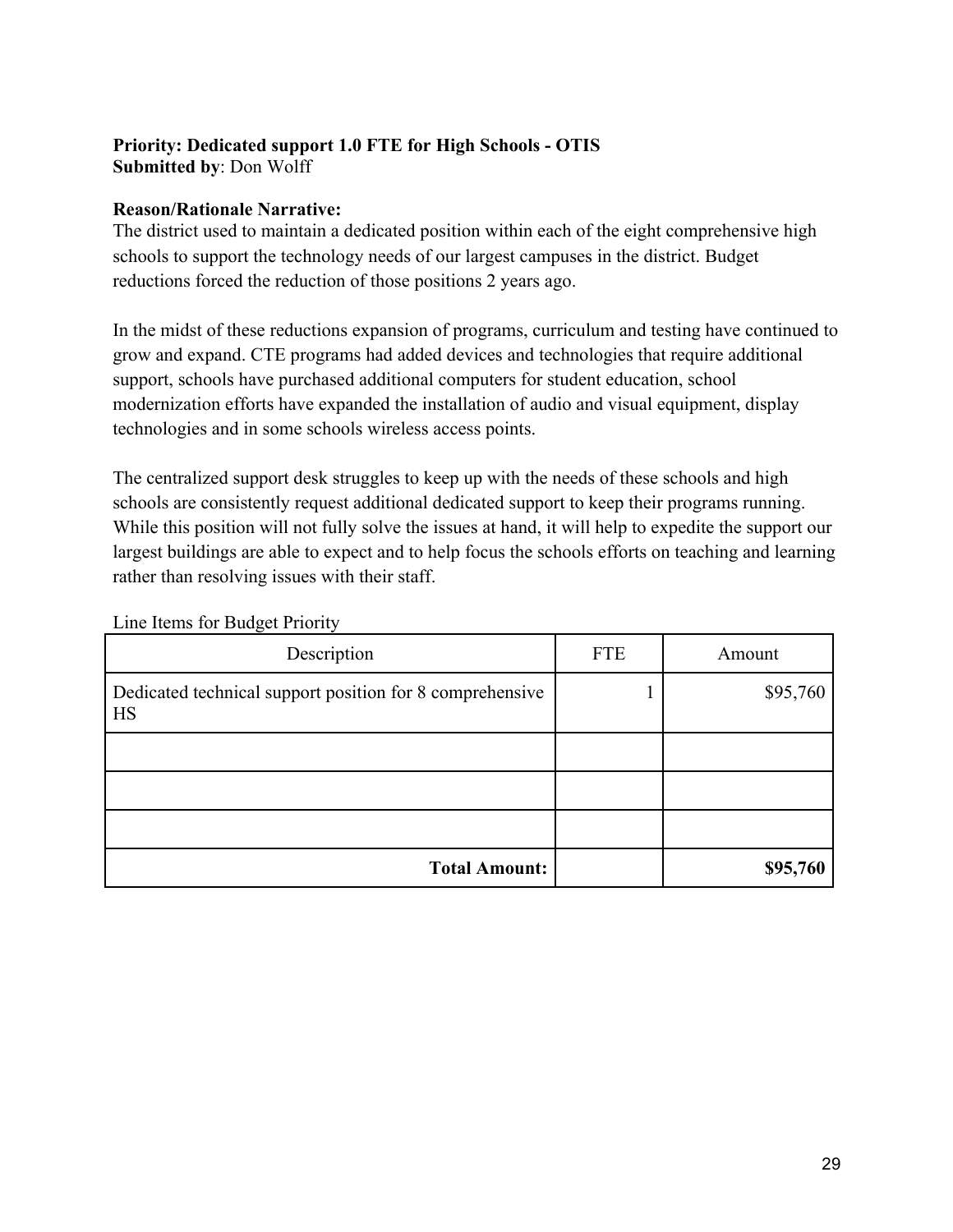## **Priority: Network and Telecommunications 1.0 FTE Submitted by:** Don Wolff

## **Reason/Rationale Narrative:**

As the district has continued to add network connected infrastructure to support school modernization, security efforts, and CTE classrooms, the number of network end-points to maintain has grown well beyond what the current telecommunications team can proactively support. This essential team is now in the mode of responding to new installations and break-fix support tickets and has little to no ability to proactively support and manage the infrastructure. This has resulted in an average backlog of nine months for essential upgrades, security fixes, and maintenance effort other than beyond life-safety dependent operational functions. And any new installation requests other than those in the security bond or the modernization efforts have been put on hold until July 1 of 2020.

Network connected devices, which include with access control devices for doors, security camera recording hardware, wireless access points, telephones, fire alarms, elevator alarms and monitors, and basic telecommunications, are essential to the operations and safety of the students and staff in the Portland Public Schools. Timely maintenance, upgrades, patches, and repairs are critical to overall operations of every department and school within the district.

This position will help to offset the growth over the last three years and move us towards a position where we can be proactively maintaining and managing the network end-points and shorten the backlog of support requests. This will stabilize and ensure the health of the network for which so much of the critical business operations of the district are reliant upon.

| Description                            | <b>FTE</b> | Amount    |
|----------------------------------------|------------|-----------|
| Network and Telecommunication Engineer |            | \$110,718 |
|                                        |            |           |
|                                        |            |           |
|                                        |            |           |
| <b>Total Amount:</b>                   |            | \$110,718 |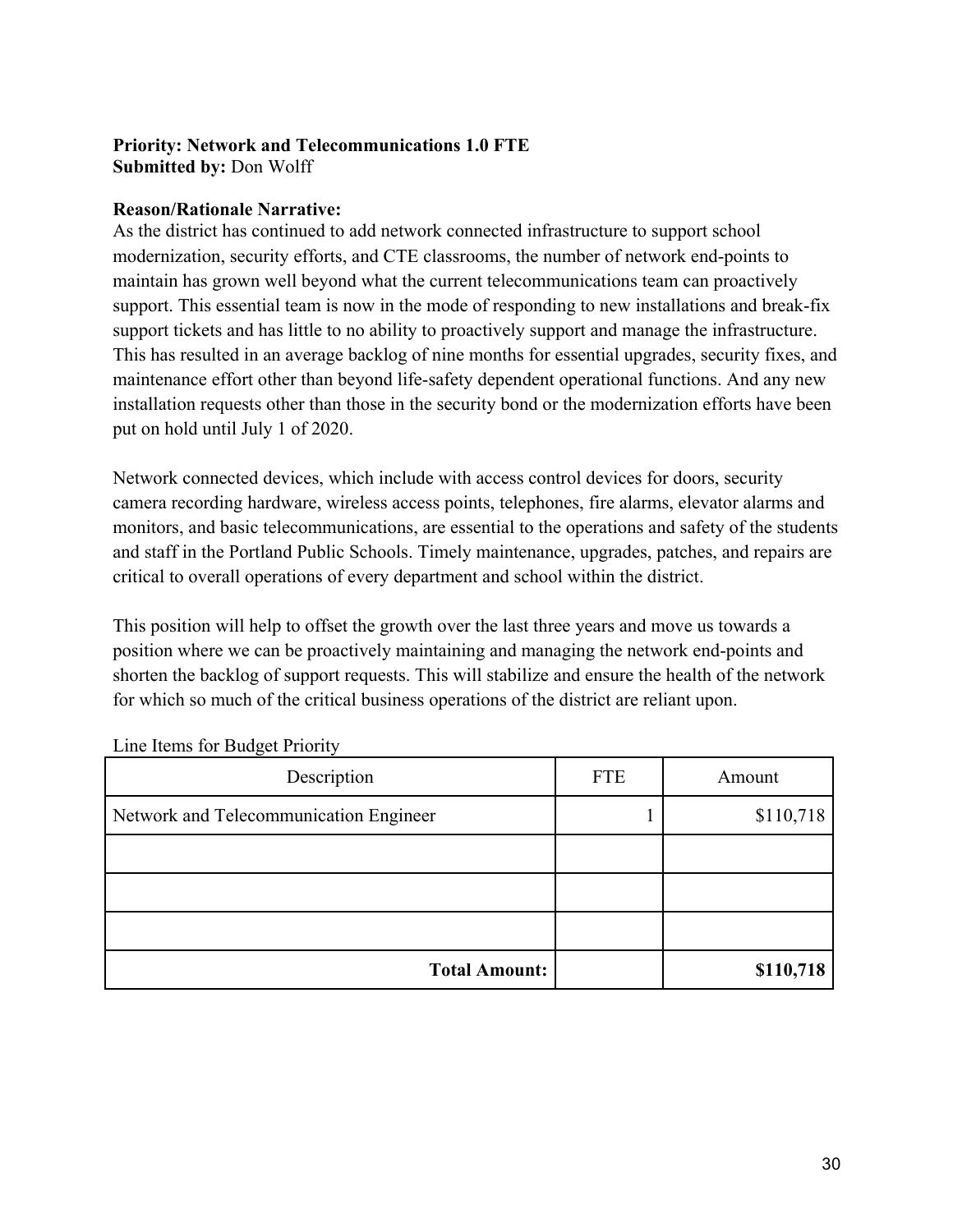## **Priority: Wireless/Network additions for High Schools CHS, JHS, WHS Submitted by:** Don Wolff

## **Reason/Rationale Narrative:**

Three high schools are not scheduled to be modernized within the next three years creating large inequities of service and capabilities to access and utilize available technology. This budget addition would upgrade or add the wireless network cabling and equipment within these schools not receiving modernization bond funding within the next three years.

The wireless networks in unmodernized high schools are not sufficient to support a dense deployment of student mobile devices (e.g. 5:1 Chromebooks or a lower ratio). The existing network equipment is over ten years old, limited in capabilities and not capable of meeting the demands of a comprehensive high school delivering relevant educational experiences and opportunities. The existing equipment is already far beyond end of useful life.

| Description                                                                                                                                 | <b>FTE</b> | Amount      |
|---------------------------------------------------------------------------------------------------------------------------------------------|------------|-------------|
| Replace and add needed wireless and network<br>infrastructure at 3 High Schools not scheduled for<br>modernization within the next 3 years. |            | \$1,500,000 |
|                                                                                                                                             |            |             |
|                                                                                                                                             |            |             |
|                                                                                                                                             |            |             |
| <b>Total Amount:</b>                                                                                                                        |            | \$1,500,000 |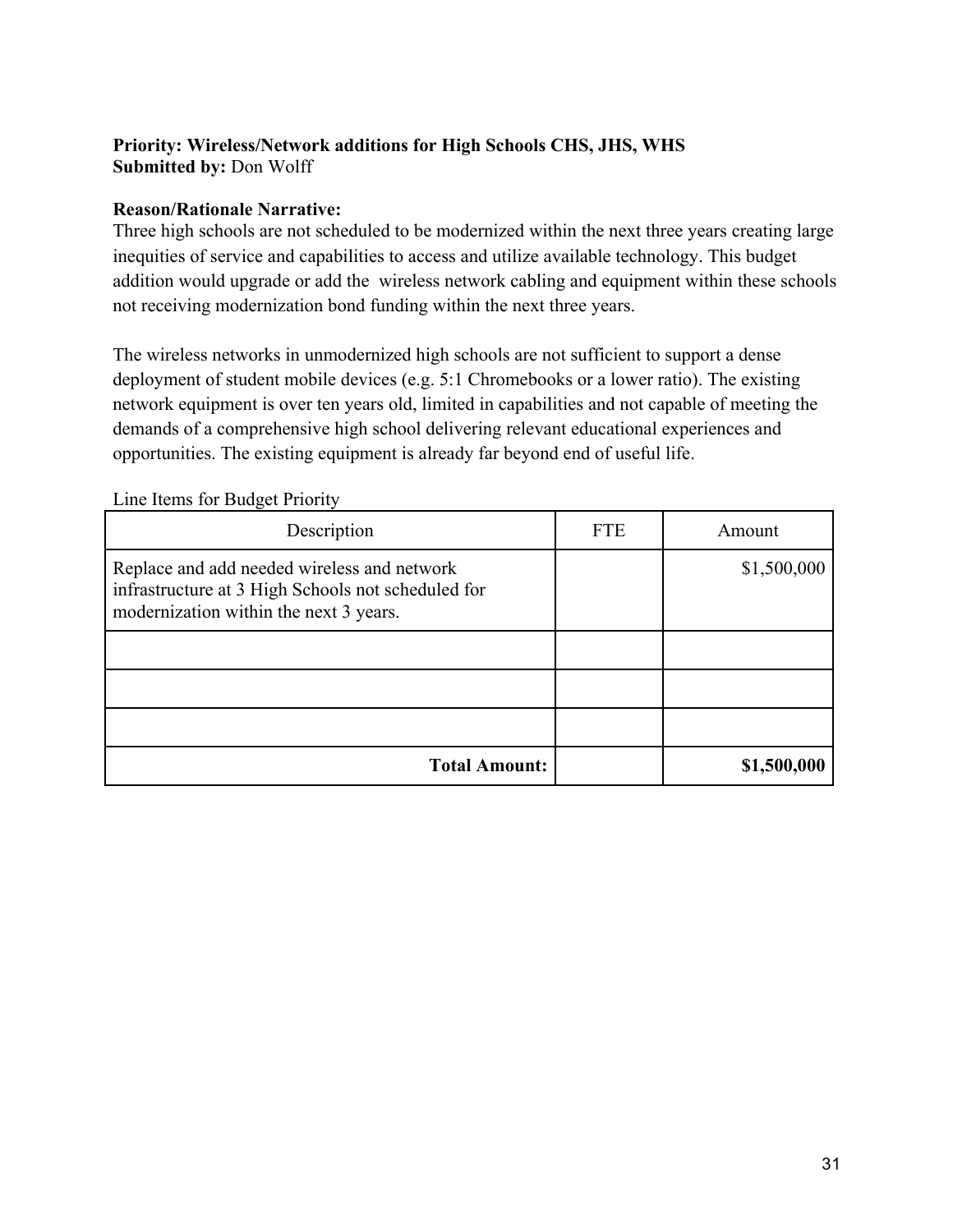#### **Priority: Racial Equity and Social Justice - Increase investment in Culturally Specific Services at CSI/TSI/Title Schools Submitted by:** Dani Ledezma

#### **Reason/Rationale Narrative:**

Since 2011, PPS has invested in partnerships with Culturally Specific Services to support increasing student outcomes for underserved students. Services include culturally specific family engagement, High School Graduation, Student Success, and Extended Day/Extended Year and the SUN Service System. Currently, these services are delivered at several schools throughout the district.

This additional investment would provide for a competitive process amongst contractors to expand their scope of work to deliver services at CSI/TSI/Title schools creating increased alignment with community engagement, racial equity and social justice and school improvement.

| Description                                                                                     | <b>FTE</b> | Amount    |
|-------------------------------------------------------------------------------------------------|------------|-----------|
| Funding for RFP to expand services for Culturally<br>Specific Services at CSI/TSI/Title Schools | N/A        | \$400,000 |
|                                                                                                 |            |           |
|                                                                                                 |            |           |
|                                                                                                 |            |           |
| <b>Total Amount:</b>                                                                            |            | \$400,000 |